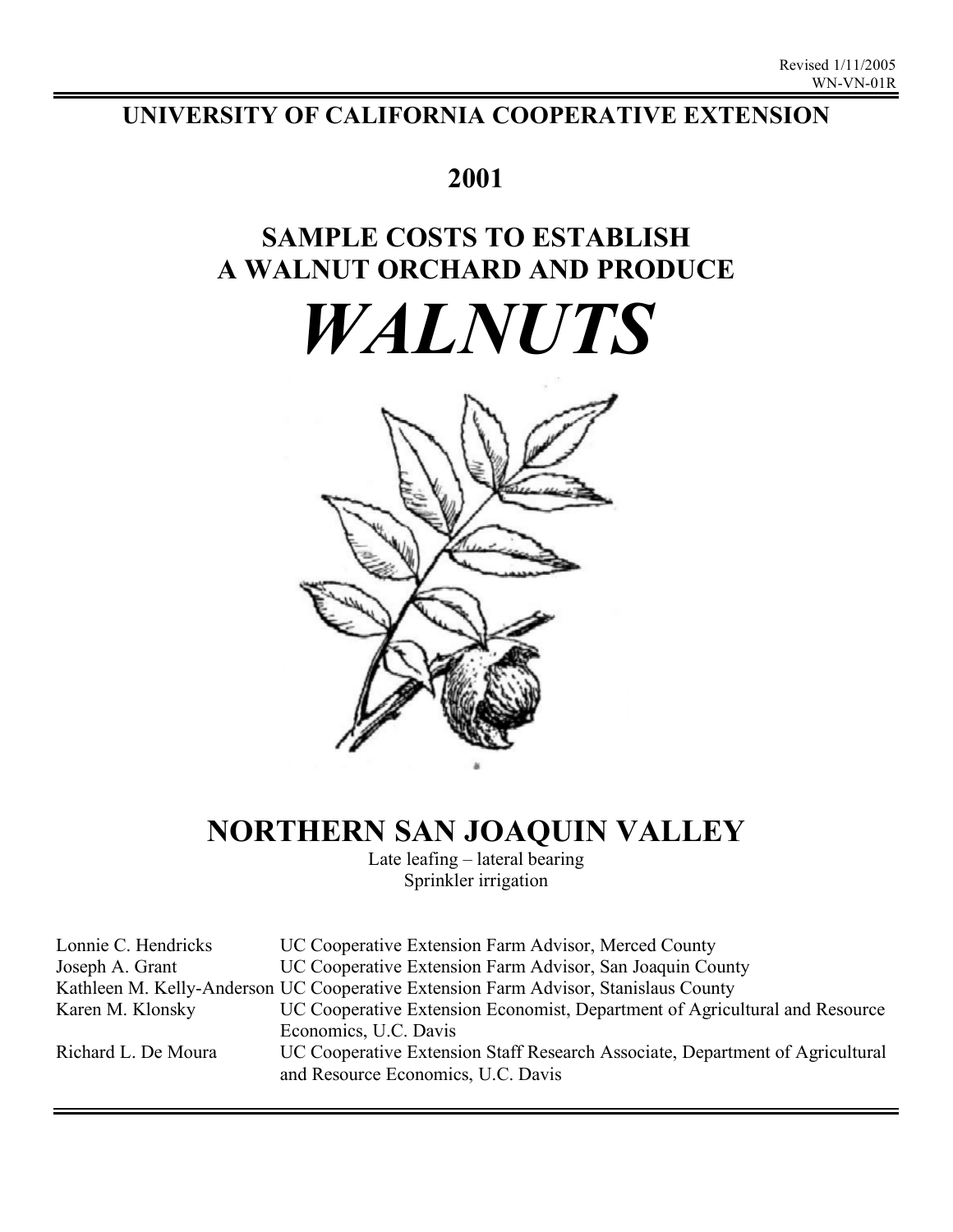## **UNIVERSITY OF CALIFORNIA COOPERATIVE EXTENSION**

## **SAMPLE COSTS TO ESTABLISH A WALNUT ORCHARD AND PRODUCE WALNUTS Northern San Joaquin Valley - 2001**

### **STUDY CONTENTS**

#### **INTRODUCTION**

The sample costs to establish a walnut orchard and produce walnuts under sprinkler irrigation in the Northern San Joaquin Valley are presented in this study. This study is intended as a guide only, and can be used in making production decisions, determining potential returns, preparing budgets and evaluating production loans. Practices described are based on those production practices considered typical for the crop and area, but will not apply to every situation. Sample costs for labor, materials, equipment and custom services are based on current figures. A blank column, "*Your Costs*", in Tables 2 and 3 is provided to enter your costs.

The hypothetical farm operation, production practices, overhead, and calculations are described under the assumptions. For additional information or an explanation of the calculations used in the study call the Department of Agricultural and Resource Economics, University of California, Davis, (530) 752-3589 or your local UC Cooperative Extension office.

Sample Cost of Production Studies for many commodities are available and can be requested through the Department of Agricultural and Resource Economics, UC Davis, (530) 752-1515. Current studies, those produced during the last five years, can be obtained from selected county UC Cooperative Extension offices or downloaded from the department website http://www.agecon.ucdavis.edu/outreach/crop/cost.htm.

> The University of California is an affirmative action/equal opportunity employer The University of California and the United States Department of Agriculture cooperating.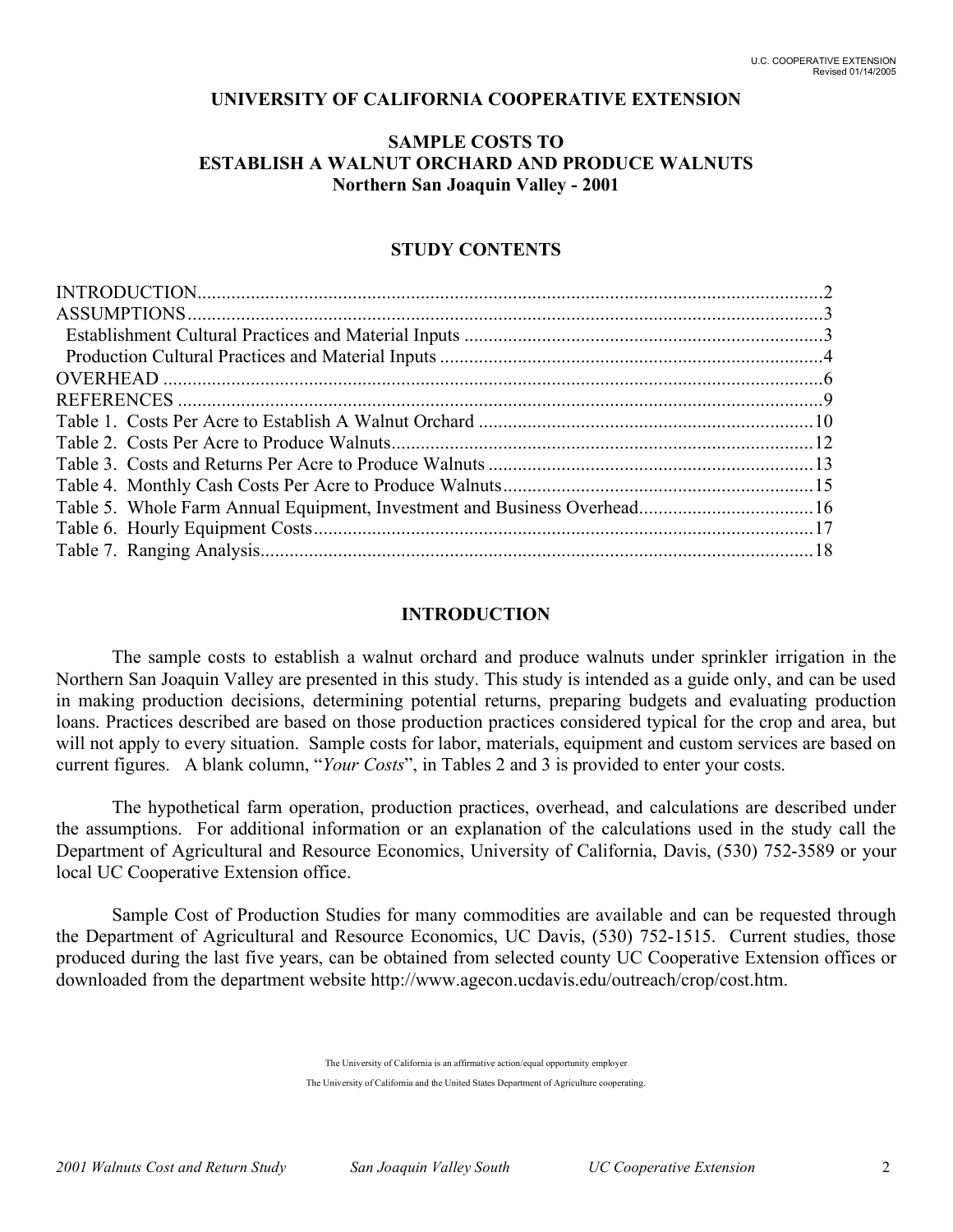# **SAMPLE COSTS TO ESTABLISH A WALNUT ORCHARD AND PRODUCE WALNUTS Northern San Joaquin Valley - 2001**

## **ASSUMPTIONS**

The following assumptions pertain to costs to establish a walnut orchard and produce walnuts in the Northern San Joaquin Valley. Practices described should not be considered recommendations by the University of California, but are production procedures considered typical for the crop and area. Costs and practices described in this study may not be applicable to all situations. Establishment and cultural practices for walnut production vary by grower and region, and can be significant. The practices and inputs used in this cost study serve only as a sample or guide. The costs are presented on an annual, per acre basis. **The use of trade names in this report does not constitute an endorsement or recommendation by the University of California nor is any criticism implied by omission of other similar products***.*

Land. The hypothetical farm consists of 100 contiguous acres of land. Of that, 40 acres are being established to walnuts, 20 are in mature walnuts, 35 are planted to other crops (almonds, grapes, sweet potatoes, tomatoes, and/or beans) and 5 acres are roads, irrigation system and farmstead.

**Trees**. The walnut trees are a late leafing, lateral bearing variety grown on paradox rootstock. The trees are planted on a 28' X 28' spacing, 56 trees per acre. Walnut trees have a long production life if they are well maintained. The life of the orchard at the time of planting in this study is estimated to be 30 years.

**Irrigation System**. Water cost for irrigation is a blend of district and pumped water. Price per acre-foot for water will vary among growers in this region depending on the irrigation district, the various well characteristics, and other irrigation factors. In this study, water is calculated to cost \$37.80 per acre-foot. The amount of water applied to the orchard during the establishment period varies each year and is shown in Table A.

|         | Table A. | Water Use for Walnuts |
|---------|----------|-----------------------|
| Year    |          | Acre-inches/acre/year |
|         |          | 20                    |
|         |          | 20                    |
| $3 - 5$ |          | 36                    |
|         |          | 42                    |

# **Establishment Cultural Practices and Material Inputs**

**Site Preparation**. The orchard is being established on ground that had been previously planted to other non-tree crops. The land is assumed to be deep, well drained, and either a class I or II soil. The orchard site had previously been laser leveled for the production of other crops. Orchards that are planted on previous orchard ground will incur costs for removal of the existing orchard prior to planting.

Land preparation begins with subsoiling in two directions to a depth of 6 feet to break up any underlying hardpan or layered soils which would affect root and water penetration. Contract operators do the subsoiling. Following subsoiling the ground is disced twice to break up large clods. The site is then leveled and smoothed in two directions with a triplane. After leveling, an orchard site is usually fumigated with methyl bromide to control soil-borne pathogens and pests. Methyl Bromide fumigation cost have been steadily rising and the current cost of \$1,400 to \$1,600 per acre is expected to reach \$2,000 per acre in the near future. In this study, Telone C-17 a soil fungicide and nematicide is applied on 60% of the acres (tree row) at a cost of \$600 per acre. Berms are established and preemergence herbicides are applied for long-term weed control. All operations preparing the orchard for planting are done in the year prior to planting, but costs are shown in the first year.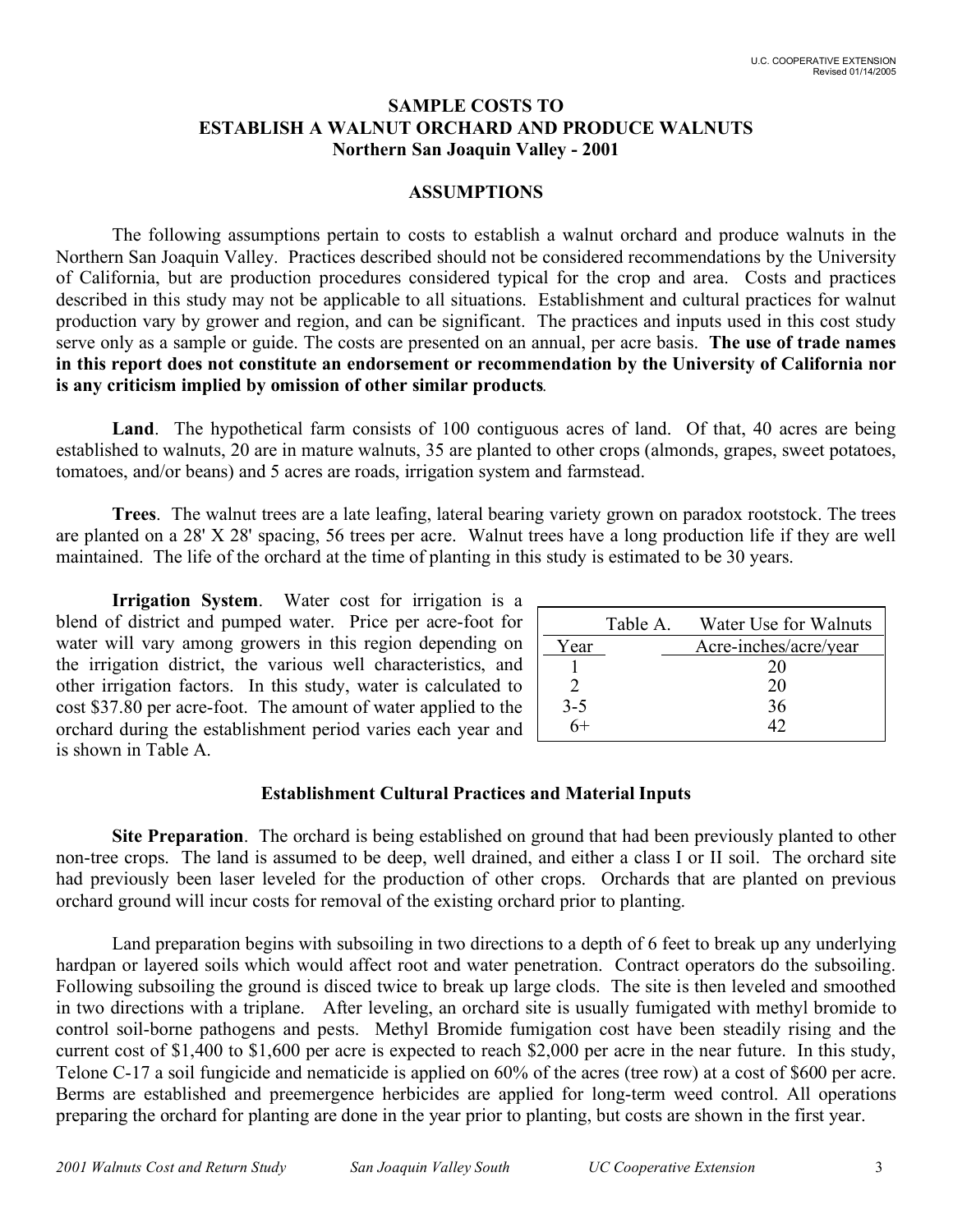**Planting**. Planting the orchard starts by marking tree sites with a small nursery stake then digging holes, planting trees, and staking trees. Later trunks are treated with white, water-based paint to protect the trees from sunburn. In the second year, 2% of the trees or an average of 1.12 trees per acre will be replaced.

**Pruning.** New trees are topped soon after planting so that trunk development is encouraged. Trees are pruned annually in years 1 through 6 to develop the permanent structural framework of the trees. Pruning is done mainly in the winter months. Costs shown for pruning in years 1 and 2 include a small amount of summer pruning to train the tree trunk and remove rootstock suckers and other unwanted growth.

**Fertilization**. Nitrogen is the major nutrient required for proper tree growth and optimum yields. Nitrogen fertilizer as UN-32 is applied through the irrigation water at increasing rates during orchard establishment. Annual rates of actual N are shown in Table B.

| Table B. |      | Applied Nitrogen during Establishment Years |                       |
|----------|------|---------------------------------------------|-----------------------|
|          | Year | Pounds of N/acre                            | Gallons of UN-32/acre |
|          |      |                                             | 2.2                   |
|          |      | 20                                          | 5.6                   |
|          |      | 30                                          | 8.5                   |
|          |      | 50                                          | 14.1                  |
|          |      | 100                                         | 28.2                  |
|          |      | 100                                         | 28.2                  |
|          |      | 150                                         | 42.2                  |

**Frost Protection**. In many orchard crops the use of mechanical aids or irrigation water for frost protection is essential. For English walnuts, however, cover crop management during the spring blossom period of March and April provides this protection. Orchards that keep floor vegetation as low as possible or free of vegetation collect more heat during the day and lose it much slower during the night than those with a heavy cover.

**Weeds**. Chemical weed control is done in the fall with preemergence herbicides, Goal and Surflan, sprayed on the berms (tree rows). In the spring and summer a contact herbicide, Roundup, is used to control emerged weeds as 'spot sprays' on approximately 20% of the orchard where needed. Discing and mowing the orchard floor are used to control weeds in this study, though orchard cultivators or other tillage equipment might also be used.

**Insects and Diseases.** During the establishment years, pest and disease controls are minimal. In this study, mites are treated beginning the first year. Walnut blight, a major disease, is caused by a bacterium, which infects nuts and young leaves. Affected fruit can drop from the tree or produce shrunken or stained kernels. Copper based bactericide Kocide and Manex fungicide are used to control walnut blight beginning the fifth year. In the sixth year a single application of Lorsban or Imidan is applied to control codling moth. Additional costs may be incurred if walnut husk fly and walnut aphid control is needed.

# **Production Cultural Practice and Material Inputs**

Cultural practices for the production of walnuts vary among growers and regions. For additional information contact the farm advisor in the county of interest.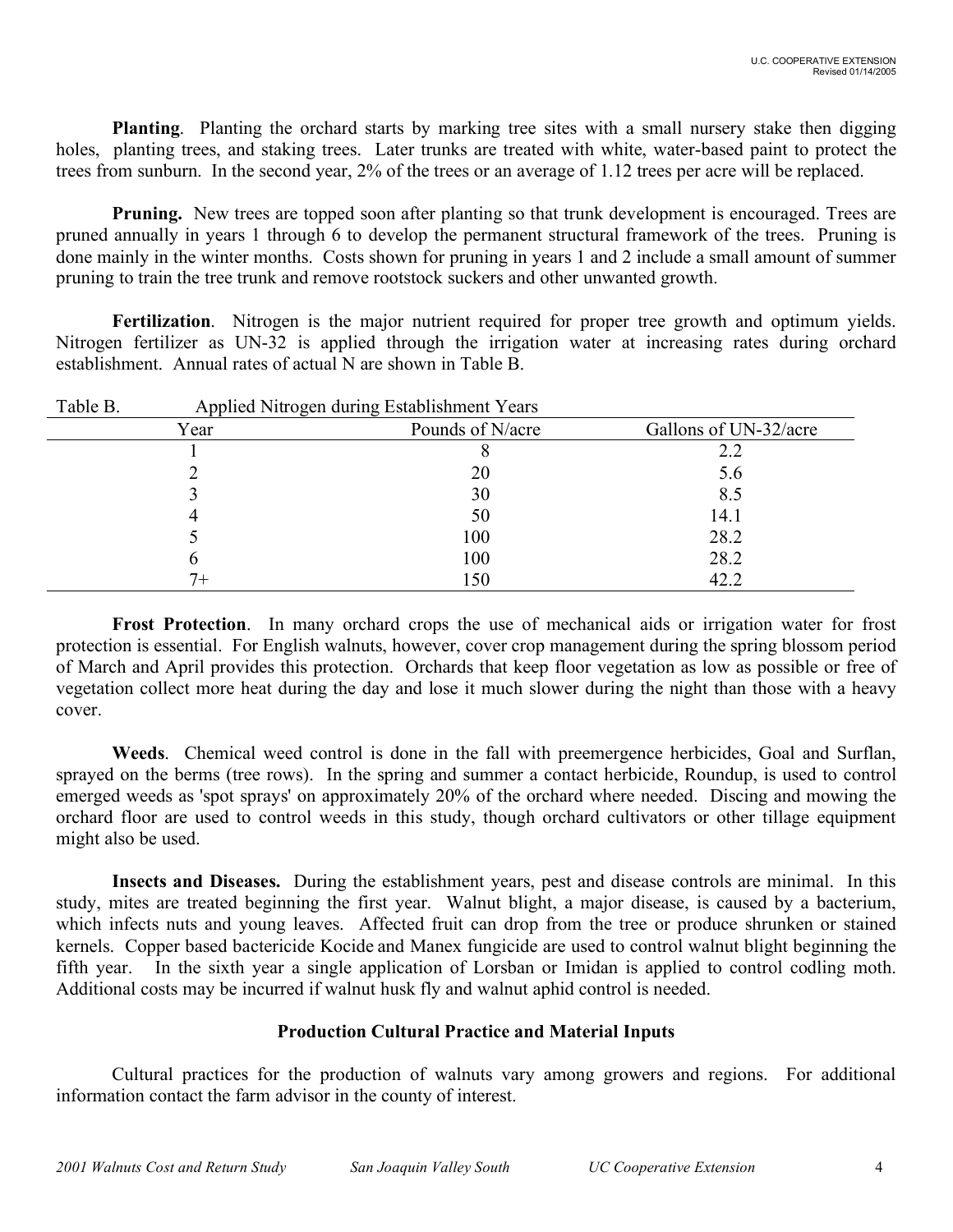**Pruning**. Pruning methods will vary depending on variety, and planting density as determined by row spacing. In this study, pruning is done in alternate years during the winter months using mechanical towers. One-half of the cost is charged to the operation each year. Prunings are pushed out of the orchard by a tractor using a brush rake and burned. Due to environmental regulations, in the future burning will probably be banned and the prunings will be shredded in the field. Since trees in this orchard are planted at their final spacing tree thinning is not required.

**Fertilization**. Nitrogen is applied at a rate of 150 pounds of N per acre with 66% applied in April and 34% in June. The liquid fertilizer, UN-32, is applied through the irrigation system. Fertilizer rates should be adjusted according to need as indicated through tissue testing.

**Pest Management.** For specific pesticide choices and rates consult the *UC IPM Pest Management Guidelines: Walnuts,* and the *Walnut Production Manual*. For more information on pest identification, monitoring, and management visit the UC IPM website at www.ipm.ucdavis.edu. Written recommendations are required for many pesticides and are made by licensed pest control advisors. For information and pesticide use permits, contact the local county agricultural commissioner's office.

*Weeds*. Weeds in mature orchards are controlled with the same combination of chemical and cultural (mowing) practices as when being established. Weeds are controlled in the tree row with a fall strip spray of preemergence herbicides Goal and Surflan. Weeds not controlled by the fall spray receive 3 spot sprays with a contact herbicide, Roundup, during the growing season. Mowing the vegetation in the row middles in March, and April also provides frost protection.

*Insect and Disease*. Several insect and disease pests are treated each year. In this study mites are controlled in June with Omite. Codling moth is the most significant insect pest of early blooming varieties. Multiple generations occur and are controlled based on careful monitoring of the population. In this study, codling moth is controlled with two applications, one each of Lorsban and Imidan.

**Harvest.** Harvest starts in the fourth or fifth year after the orchard is planted depending on variety and tree growth and reaches yield maturity in the tenth year. In the first two years of harvest the orchard is hand harvested because the trees are not large enough to tolerate mechanical harvesting. Subsequently, trees are mechanically harvested. Custom harvest operators normally charge by the hour. For this study the charges are converted to pound or acre costs based on clean, dry, in-shell tons. In this cost study, the crop is harvested and hauled by a contracted harvesting company. The grower pays the drying costs.

The study assumes that the orchard is harvested twice. The first pick usually collects 80% of the walnuts. The second pick harvests the remaining walnuts about a week or two later. Mechanical harvesting begins by shaking the tree trunk or branches to remove the walnuts. The sweeper windrows the walnuts into the middle of the orchard row so that the mechanical harvester can pick them up to dump into trailers. The walnuts are hauled from the orchard to a hulling and dehydrating facility. After drying, the walnuts are sold to processors. For growers that own harvesting equipment, the equipment used for harvesting operations is added to the equipment and investment inventories in Table 5 and custom harvest charges replaced in harvest costs in Tables 2 and 3, with the grower's harvest and hauling costs.

**Assessments.** Under state law, the California Walnut Commission (CWC) collects mandatory assessment fees from growers to pay for walnut marketing and advertising programs. The CWC has a current fee of \$0.01 per in-shell pound of nuts.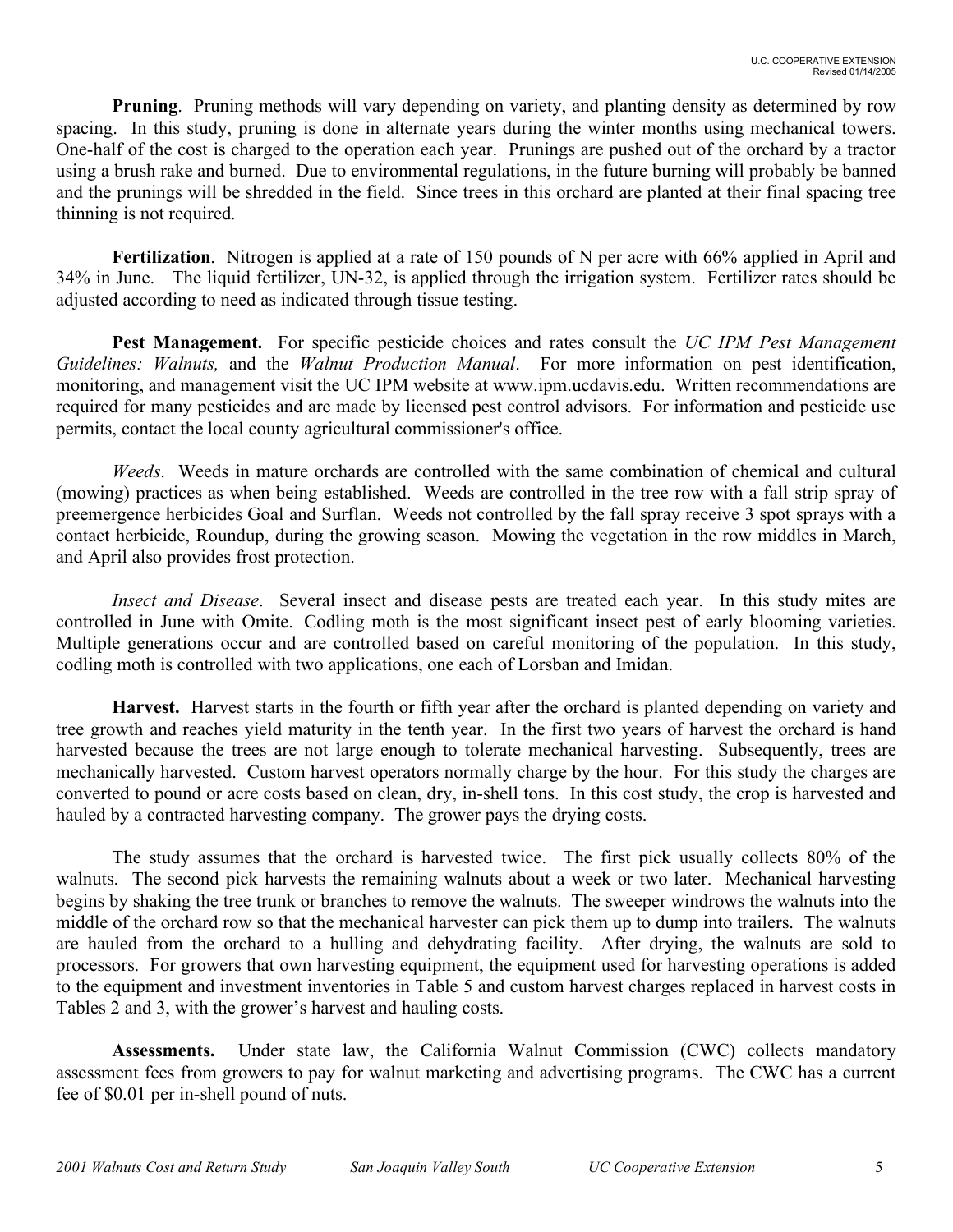**Yields.** As noted in the previous section, English walnuts often begin bearing an economic crop in the fourth year after planting. Typical annual yields for English varieties are measured in clean, dry, in-shell tons or pounds per acre and are shown in Table C. The yields are from the fourth year of orchard establishment to maturity.

| Table C. | Annual Yield Per Acre |                      |
|----------|-----------------------|----------------------|
| Yield    |                       | Yield (dry in-shell) |
| Year     | ton/acre              | pound/acre           |
| 4        | 0.15                  | 300                  |
|          | 0.35                  | 700                  |
| b        | 0.75                  | 1,500                |
|          | 1.75                  | 3,500                |
| 8+       | 2.00                  | 4,000                |

**Returns.** An estimated price of a \$0.70 per pound in-shell of English walnuts is used in this study. A ranging analysis showing returns at various yields and prices is shown in Table 7.

Labor. Hourly wages for workers are \$9.00 per hour for skilled labor and \$6.75 per hour for field labor. Adding 34% for the employers share of federal and state payroll taxes, insurance, and other possible benefits gives the labor rates shown of \$12.06 per hour for skilled labor, and \$9.05 per hour for field labor. Labor for operations involving machinery are 20% higher than the operation time given in Table 2 to account for the extra labor involved in equipment set up, moving, maintenance, work breaks, and repair.

**Risk**. The risks associated with producing and marketing walnuts should not be minimized. While this study makes every effort to model a production system based on typical, real world practices, it cannot fully represent financial, agronomic and market risks which affect the profitability and economic viability of English walnut production. Due to the risks involved, a market channel should be determined before walnut orchards are planted and brought into production.

# **Overhead**

**Cash Overhead**. Cash overhead consists of various cash expenses paid out during the year that are assigned to the whole farm and not to a particular operation. These costs include property taxes, interest on operating capital, office expense, liability and property insurance, sanitation services, and equipment repairs. Cash overhead costs are included in Tables 1-5.

*Property Taxes.* Counties charge a base property tax rate of 1% on the assessed value of the property. In some counties special assessment districts exist and charge additional taxes on property including equipment, buildings, and improvements. For this study, county taxes are calculated as 1% of the average value of the property. Average value equals new cost plus salvage value divided by 2 on a per acre basis. Salvage value for investments will vary.

*Interest On Operating Capital.* Interest on operating capital is based on cash operating costs and is calculated monthly until harvest at a nominal rate of 10.51% per year. A nominal interest rate is the typical market cost of borrowed funds.

*Insurance.* Insurance for farm investments varies depending on the assets included and the amount of coverage. Property insurance provides coverage for property loss and is charged at 0.666% of the average value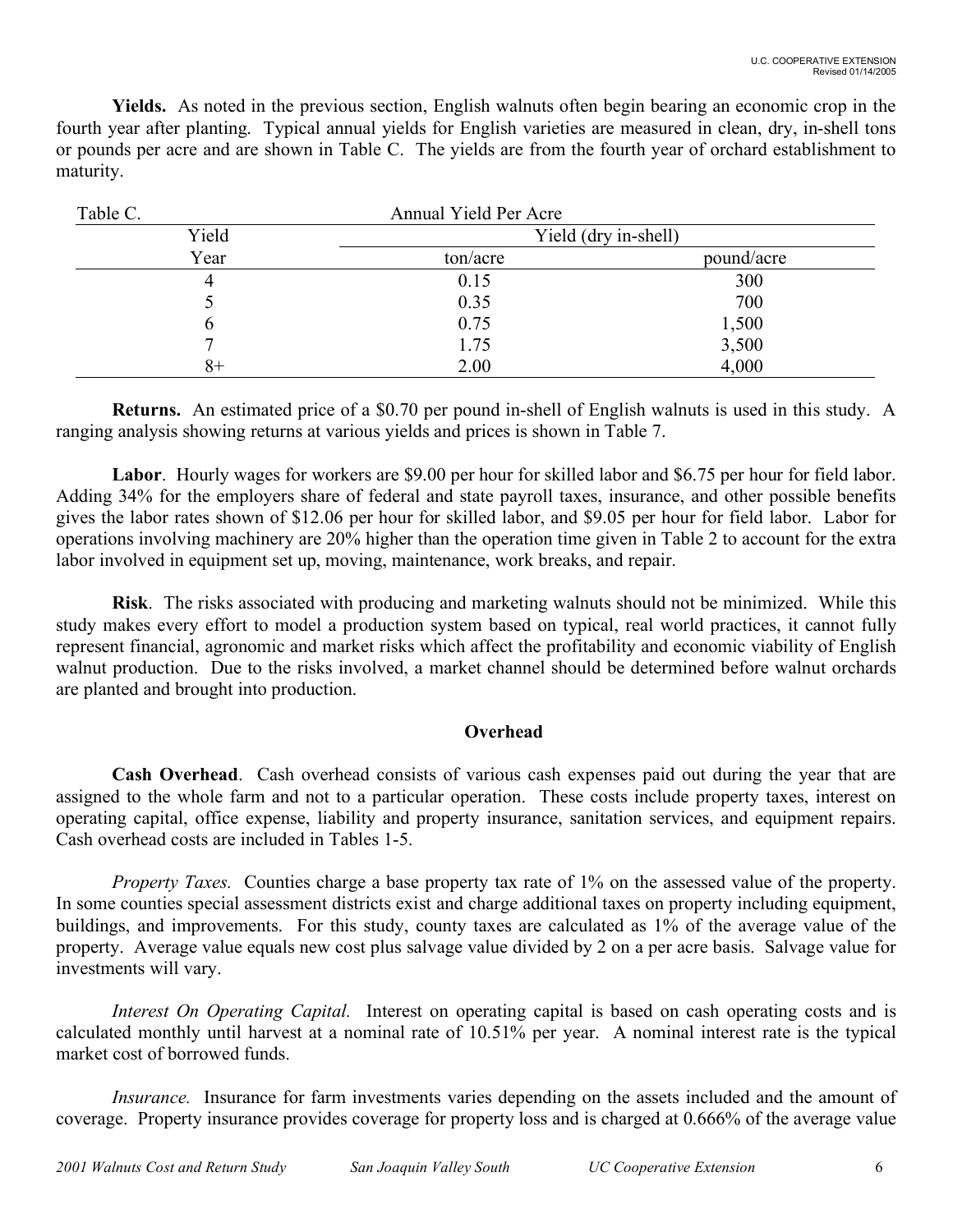of the assets over their useful life. Liability insurance covers accidents on the farm and costs \$509 for the entire farm.

*Office Expense.* Office and business expenses are estimated at \$50 per acre or \$4,750 for the farm. These expenses include office supplies, telephones, bookkeeping, accounting, legal fees, road maintenance, etc.

*Management/Supervisor Wages.* Wages for management are not included as a cash cost. Returns above total costs are considered a return to management and risk.

*Sanitation Services.* Sanitation services provide portable toilet units with washing facilities for the orchard and cost the farm \$1,236 annually. The cost includes delivery and weekly servicing of the units.

*Irrigation System.* The system cost is based on a solid set 40-acre sprinkler system, installed prior to planting. Well and surface water was already available and is not included in the cost. The cost of the system is based on a 75-hp electric pump motor that is available for use on the entire farm, to pump from a well depth of 115 feet. The water is pumped through a filtration system and into the underground solid set (or "impact") sprinkler system. A pressure of 50 psi is maintained at the pump and an 85% irrigation efficiency. These are full coverage systems and wet the entire orchard floor. The sprinkler heads are located in the tree row and are operated as two 20-acre sets. No assumption is made about effective rainfall. The life of the irrigation system is estimated at 30 years.

**Non-Cash Overhead**. Non-cash overhead is calculated as the capital recovery cost for equipment and other farm investments. Although farm equipment on walnut orchards in the Northern San Joaquin Valley might be purchased new or used, this study shows the current purchase price for new equipment. The new purchase price is adjusted to 60% to indicate a mix of new and used equipment. Annual ownership costs (equipment and investments) are shown in Tables 1 to 3, and 5. They represent the capital recovery cost for investments on an annual per acre basis.

*Capital Recovery Costs*. Capital recovery cost is the annual depreciation and interest costs for a capital investment. It is the amount of money required each year to recover the difference between the purchase price and salvage value (unrecovered capital). Put another way, it is equivalent to the annual payment on a loan for the investment with the down payment equal to the discounted salvage value. This is a more complex method of calculating ownership costs than straight-line depreciation and opportunity costs, but more accurately represents the annual costs of ownership because it takes the time value of money into account (Boehlje and Eidman). The calculation for the annual capital recovery costs is as follows:

|                                                                                                  |  | $\int$ Capital $\setminus$ |  |       |      |
|--------------------------------------------------------------------------------------------------|--|----------------------------|--|-------|------|
| $\left \right $ Purchase – Salvage $\times$ Recovery $\left \right $ + Salvage $\times$ Interest |  |                            |  |       |      |
| Pr ice                                                                                           |  |                            |  | Value | Rate |

*Salvage Value*. Salvage value is an estimate of the remaining value of an investment at the end of its useful life. For farm machinery (tractors and implements) the remaining value is a percentage of the new cost of the investment (Boehlje and Eidman). The percent remaining value is calculated from equations developed by the American Society of Agricultural Engineers (ASAE) based on equipment type and years of life. The life in years is estimated by dividing the wearout life, as given by ASAE by the annual hours of use in this operation. For other investments including irrigation systems, buildings, and miscellaneous equipment, the value at the end of its useful life is zero. The salvage value for land is equal to the purchase price because land does not depreciate. The purchase price and salvage value for certain equipment and investments are shown in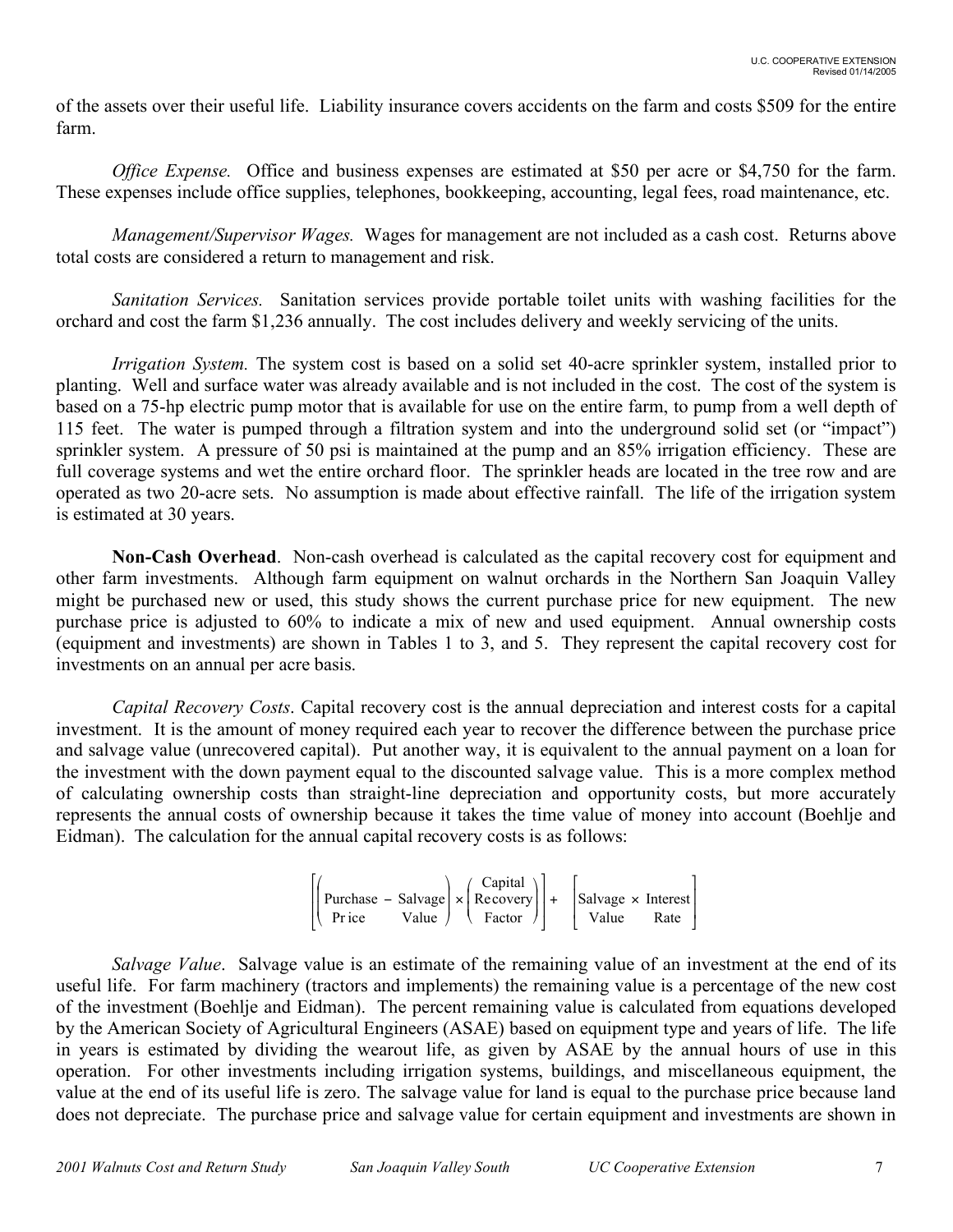# Table 5.

*Capital Recovery Factor.* Capital recovery factor is the amortization factor or annual payment whose present value at compound interest is 1. The amortization factor is a table value that corresponds to the interest rate and the life of the equipment.

*Interest Rate.* The interest rate of 6.70% used to calculate capital recovery cost is the United States Department of Agriculture-Economic Reporting Service's (USDA-ERS) ten year average of California's agricultural sector long-run real rate of return to production assets from current income. It is used to reflect the long-term realized rate of return to these specialized resources that can only be used effectively in the agricultural sector, not including inflation. In other words, the next best alternative use for these resources is in another agricultural enterprise.

*Land Value.* Property cost \$6,000 per acre or \$6,315 per producing acre for Class I soil.

*Establishment Cost*. The cost to establish the orchard is used to determine non-cash overhead expenses, depreciation, and interest on investment for production years. The establishment cost are the sum of cash costs for land preparation, planting, trees, production expenses, and cash overhead for growing walnut trees through the first year fruit is harvested. The *Accumulated Net Cash Cost* in the fourth year shown in Table 1 represents the establishment cost per acre. For this study, this cost is \$4,650 per acre or \$186,000 for the 40-acre orchard. Orchard establishment cost is amortized over the remaining 26 years of the 30 years that the orchard is assumed to be in production.

**Equipment Cash Costs.** Equipment costs are composed of three parts: non-cash overhead, cash overhead, and operating costs. Both of the overhead factors have been discussed in previous sections. The operating costs consist of fuel, lubrication, and repairs. In allocating equipment costs on a per acre basis, the hourly charges are calculated first and shown in Table 6. The fuel lube, and repair cost per acre for each operation in Table 2 is determined by multiplying the total hourly operating cost in Table 6 for each piece of equipment used for the cultural practice by the number of hours per acre for that operation. Tractor time is 10% higher than implement time (Operation Time) for a given operation to account for fueling, moving equipment, and setup time.

*Repair, Fuel, Lube.* Repair costs are based on purchase price, annual hours of use, total hours of life, and repair coefficients formulated by the American Society of Agricultural Engineers (ASAE). Fuel and lubrication costs are also determined by ASAE equations based on maximum PTO hp, and type of fuel used. Prices for on-farm delivery of diesel and gasoline are \$1.26 and \$1.51 per gallon, respectively.

**Table Values**. Due to rounding, the totals may be slightly different from the sum of the components.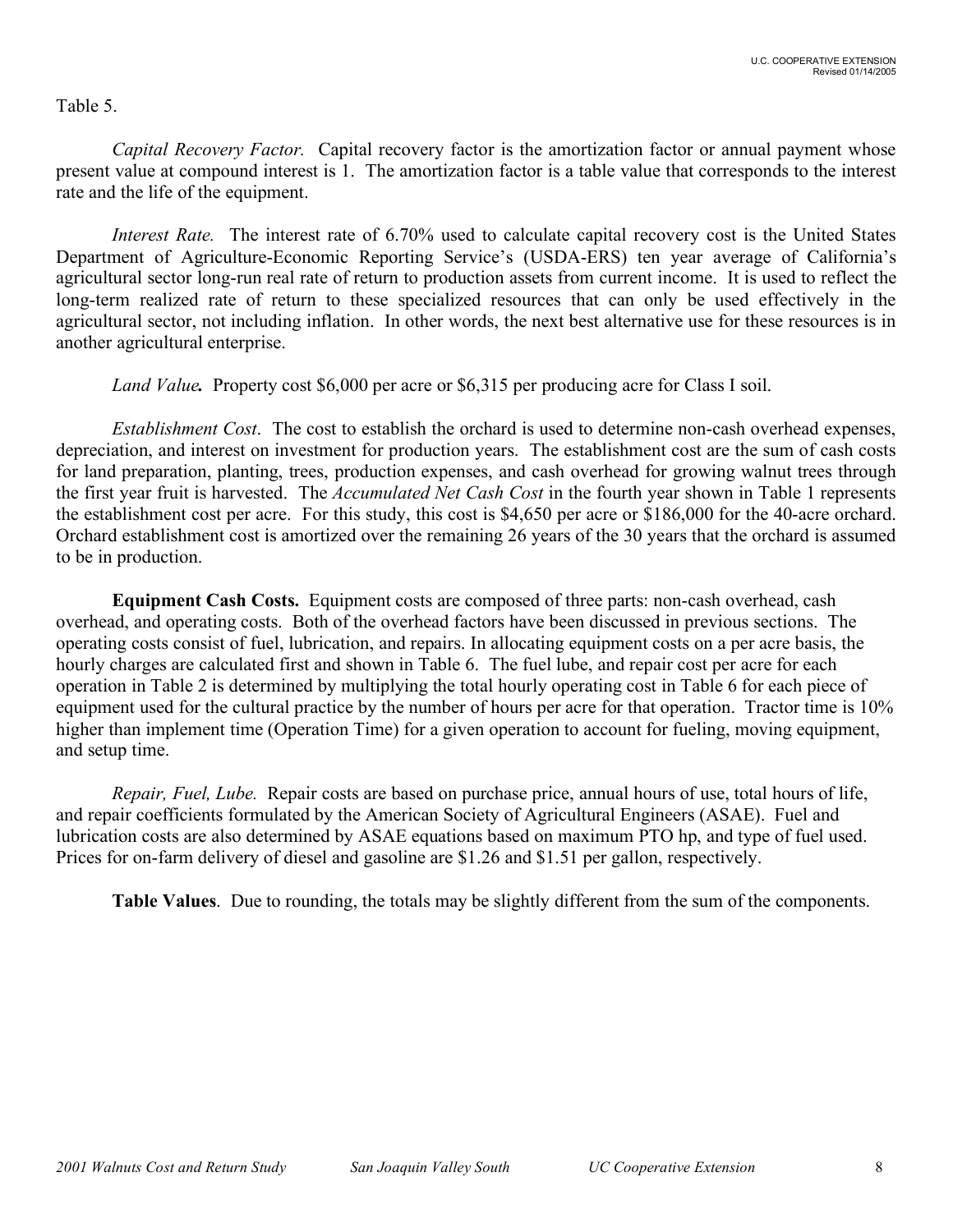# **REFERENCES**

American Society of Agricultural Engineers. (ASAE). 1994. *American Society of Agricultural Engineers Standards Yearbook.* St. Joseph, MO.

Boelje, Michael D., and Vernon R. Eidman. 1984. *Farm Management*. John Wiley and Sons. New York, NY.

- Schwankl, Larry, Terry Pritchard, Blanine Hanson, Ilene Wellman. 2000. *Costs of Pressurized Irrigation Systems for Tree Crops.* Pub. 21585. University of California, Division of Agriculture and Natural Resources. Oakland, CA.
- Statewide IPM Project. 2000. "UC Pest Management Guidelines, Walnuts". In M. L. Flint (ed.) *UC IPM Pest Management Guidelines*. Pub. 3339. IPM Education and Publication. University of California, Division of Agriculture and Natural Resources. Oakland, CA.
- University of California. 1985. *Walnut Orchard Management*. Pub. 21410. University of California, Division of Agriculture and Natural Resources. Oakland, CA.
- University of California. 1987. *Integrated Pest Management for Walnuts*. 2nd ed. Pub. 3270. University of California, Division of Agriculture and Natural Resources. Oakland, CA.
- University of California. 1998. *Walnut Production Manual*. Pub. 3373. University of California, Division of Agriculture and Natural Resources. Oakland, CA.

 $\mathcal{L}_\text{max}$ 

For information concerning the above mentioned University of California publications contact UC DANR Communications Services (1-800-994-8849) or your local county Cooperative Extension office.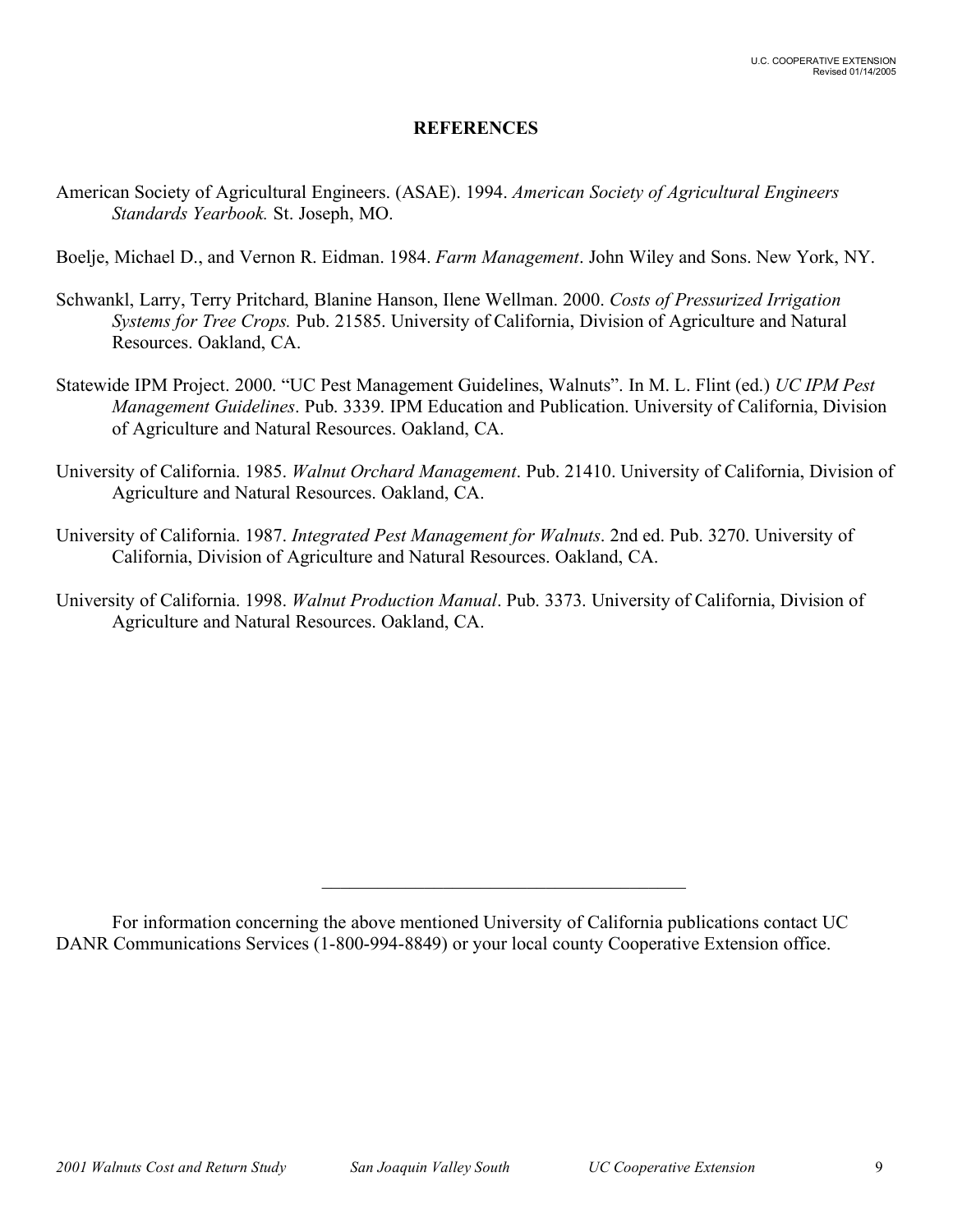#### U.C. COOPERATIVE EXTENSION Table 1. SAMPLE COSTS PER ACRE TO ESTABLISH A WALNUT ORCHARD NORTHERN SAN JOAQUIN VALLEY - 2001

|                                                       |       |       |       | Cost Per Acre |       |       |       |
|-------------------------------------------------------|-------|-------|-------|---------------|-------|-------|-------|
| Year                                                  | 1st   | 2nd   | 3rd   | 4th           | 5th   | 6th   | 7th   |
| Yield: Field Run - Pounds Per Acre                    |       |       |       | 300           | 700   | 1,500 | 3,500 |
| Planting Costs:                                       |       |       |       |               |       |       |       |
| Land Preparation - Subsoil                            | 350   |       |       |               |       |       |       |
| Land Preparation - Disc 2X                            | 8     |       |       |               |       |       |       |
| Land Preparation - Triplane 2X                        | 85    |       |       |               |       |       |       |
| Land Preparation - Fumigate (Telone 60% strip)        | 600   |       |       |               |       |       |       |
| Weed Control - Preplant Herbicide                     | 54    |       |       |               |       |       |       |
| Land Preparation - Make berms                         | 3     |       |       |               |       |       |       |
| Trees: 56 Per Acre @ \$14.00 ea., (2% in 2nd year)    | 784   | 16    |       |               |       |       |       |
| Survey, Mark, Dig Holes & Plant                       | 98    | 1     |       |               |       |       |       |
| Paint & Stake Trees                                   | 88    | 1     |       |               |       |       |       |
| TOTAL PLANTING COSTS                                  | 2,070 | 18    |       |               |       |       |       |
| Cultural Costs:                                       |       |       |       |               |       |       |       |
| Pruning                                               | 5     | 10    | 23    | 41            | 59    | 88    | 88    |
| <b>Brush Disposal</b>                                 |       |       | 6     | 44            | 44    | 44    | 44    |
| Weed Control - Spot Spray $(2X Yrs 2 & 3, 3X Yrs 4+)$ | 7     | 14    | 14    | 20            | 20    | 20    | 20    |
| Weed Control - Winter Strip Spray                     | 48    | 48    | 48    | 48            | 48    | 48    | 48    |
| Disease Control - Walnut Blight                       |       |       |       |               | 140   | 151   | 145   |
| Disc $3X$                                             | 12    | 12    | 12    |               |       |       |       |
| Mow 5X                                                |       |       |       | 17            | 17    | 17    | 17    |
| Rodent Control                                        | 9     | 9     | 9     | 9             | 9     | 9     | 9     |
| Irrigate 10X - Fertilize                              | 120   | 125   | 129   | 178           | 198   | 217   | 217   |
| <b>Insect Control - Mites</b>                         | 23    | 24    | 24    | 60            | 60    | 60    | 60    |
| Insect Control - Codling Moth                         |       |       |       |               |       | 53    | 53    |
| Leaf Analysis                                         |       |       |       |               | 2     | 2     | 2     |
| Pickup Truck Use                                      | 105   | 85    | 85    | 85            | 85    | 85    | 85    |
| TOTAL CULTURAL COSTS                                  | 329   | 327   | 350   | 502           | 682   | 794   | 788   |
| Harvest Costs:                                        |       |       |       |               |       |       |       |
| Hand Pick                                             |       |       |       | 130           | 354   |       |       |
| Shake, Pickup, Haul (1st pick) 80% crop               |       |       |       |               |       | 158   | 158   |
| Shake, Pickup, Haul (2nd pick) 20% crop               |       |       |       |               |       | 94    | 94    |
| Hull, Dry                                             |       |       |       | 16            | 37    | 80    | 185   |
| California Walnut Commission Assessment Fee           |       |       |       | 3             | 7     | 15    | 35    |
| TOTAL HARVEST COSTS                                   |       |       |       | 149           | 398   | 347   | 472   |
| Interest On Operating Capital @ 10.71%                | 229   | 13    | 13    | 19            | 30    | 35    | 36    |
| TOTAL OPERATING COSTS/ACRE                            | 2,628 | 358   | 363   | 670           | 1,110 | 1,176 | 1,296 |
| Cash Overhead Costs:                                  |       |       |       |               |       |       |       |
| Office Expense                                        | 50    | 50    | 50    | 50            | 50    | 50    | 50    |
| <b>Sanitation Fees</b>                                | 13    | 13    | 13    | 13            | 13    | 13    | 13    |
| Liability Insurance                                   | 5     | 5     | 5     | 5             | 5     | 5     | 5     |
| Property Taxes                                        | 74    | 73    | 74    | 75            | 98    | 99    | 99    |
| Property Insurance                                    | 49    | 49    | 49    | 50            | 65    | 66    | 66    |
| <b>Investment Repairs</b>                             | 19    | 19    | 19    | 19            | 19    | 19    | 19    |
| TOTAL CASH OVERHEAD COSTS                             | 210   | 209   | 210   | 212           | 250   | 252   | 252   |
| TOTAL CASH COSTS/ACRE                                 | 2,838 | 567   | 573   | 882           | 1,360 | 1,428 | 1,548 |
| INCOME/ACRE FROM PRODUCTION                           |       |       |       | 210           | 490   | 1,050 | 2,450 |
| NET CASH COSTS/ACRE FOR THE YEAR                      | 2,838 | 567   | 573   | 672           | 870   | 378   |       |
| PROFIT/ACRE ABOVE CASH COSTS                          |       |       |       |               |       |       | 902   |
| ACCUMULATED NET CASH COSTS/ACRE                       | 2,838 | 3,405 | 3,978 | 4,650         | 5,520 | 5,898 | 4,996 |
|                                                       |       |       |       |               |       |       |       |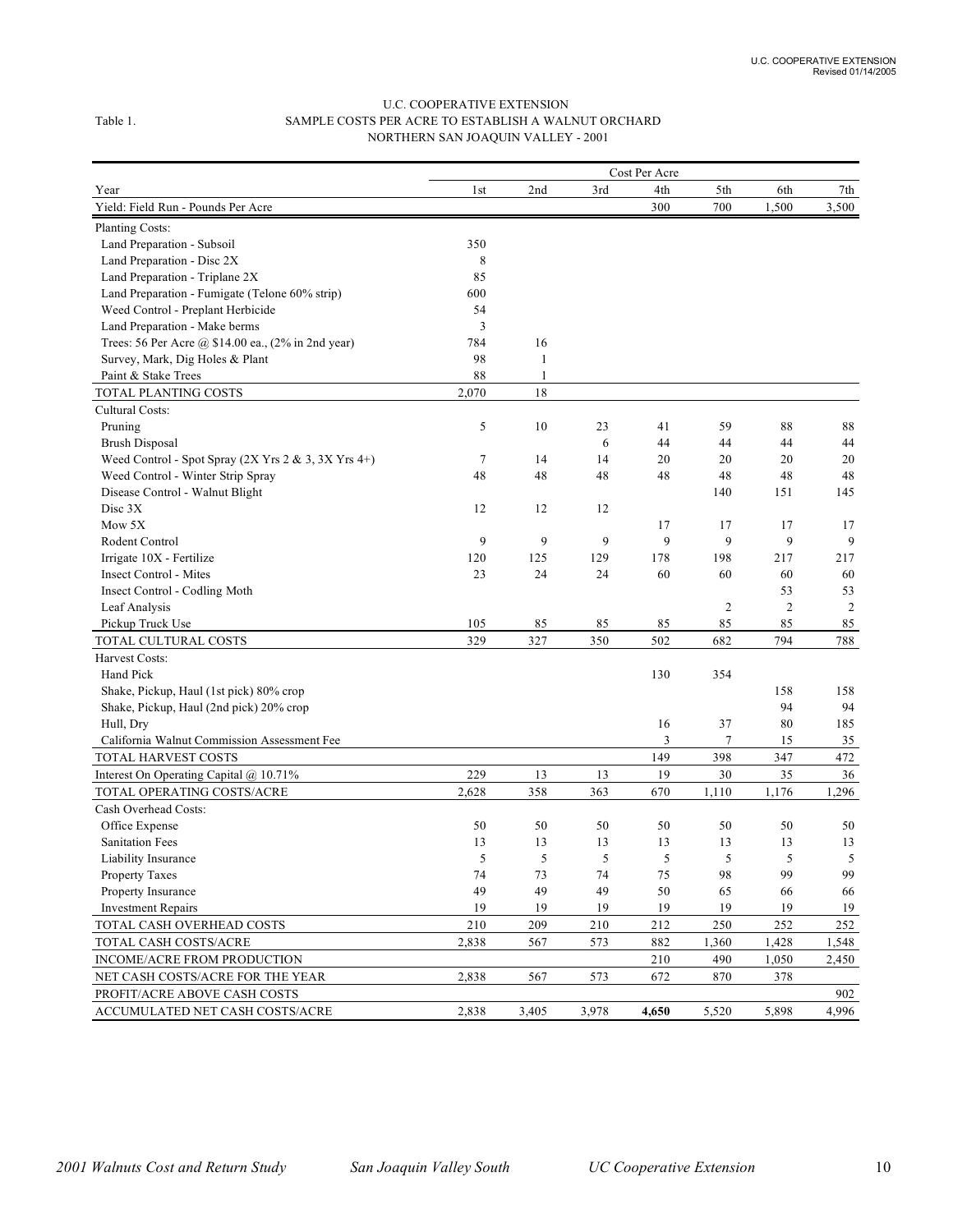| <b>U.C. COOPERATIVE EXTENSION</b> |
|-----------------------------------|
| Table 1. continued                |

|                                            |       |       |       | Cost Per Acre |       |       |       |
|--------------------------------------------|-------|-------|-------|---------------|-------|-------|-------|
| Year                                       | 1st   | 2nd   | 3rd   | 4th           | 5th   | 6th   | 7th   |
| Yield: Field Run - Pounds Per Acre         |       |       |       | 300           | 700   | 1,500 | 3,500 |
| Non-Cash Overhead Costs (Capital Recovery) |       |       |       |               |       |       |       |
| Pumping Plant                              | 12    | 12    | 12    | 12            | 12    | 12    | 12    |
| Sprinkler Irrigation System (Impact)       | 78    | 78    | 78    | 78            | 78    | 78    | 78    |
| Land $(a)$ \$6,315/Producing Acre          | 423   | 423   | 423   | 423           | 423   | 423   | 423   |
| Shop Building                              | 38    | 38    | 38    | 38            | 38    | 38    | 38    |
| Shop Tools                                 | 14    | 14    | 14    | 14            | 14    | 14    | 14    |
| Pruning Tools                              |       |       |       |               |       |       |       |
| Equipment                                  | 54    | 35    | 40    | 59            | 58    | 75    | 78    |
| <b>TOTAL CAPITAL RECOVERY</b>              | 620   | 601   | 606   | 625           | 624   | 629   | 644   |
| TOTAL COST/ACRE FOR THE YEAR               | 3,458 | 1,168 | 1,179 | 1,507         | 1,984 | 2,060 | 2,192 |
| <b>INCOME/ACRE FROM PRODUCTION</b>         |       |       |       | 210           | 490   | 1,050 | 2,450 |
| TOTAL NET COST/ACRE FOR THE YEAR           | 3,458 | 1,168 | 1,179 | 1,297         | 1,494 | 1,010 |       |
| NET PROFIT/ACRE ABOVE TOTAL COST           |       |       |       |               |       |       | 258   |
| TOTAL ACCUMULATED NET COST/ACRE            | 3,458 | 4,626 | 5,805 | 7,102         | 8,596 | 9,606 | 9,348 |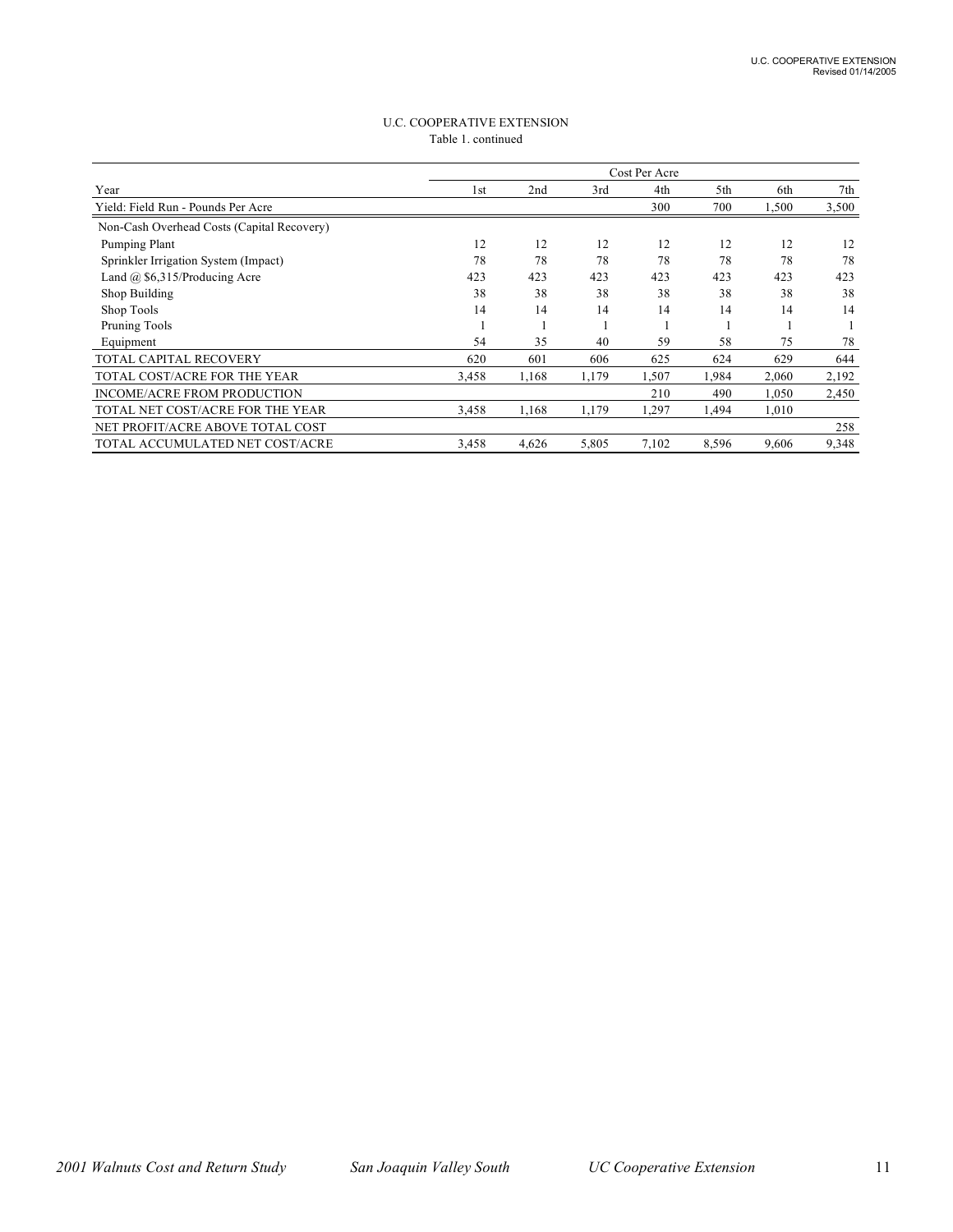#### UC COOPERATIVE EXTENSION Table 2. COSTS PER ACRE TO PRODUCE WALNUTS Northern San Joaquin Valley - 2001

|                                          | Operation     | Cash and Labor Costs per acre |                  |                  |                  |              |      |
|------------------------------------------|---------------|-------------------------------|------------------|------------------|------------------|--------------|------|
|                                          | Time          | Labor                         | Fuel, Lube       | Material         | Custom/          | Total        | Your |
| Operation                                | (Hrs/A)       | Cost                          | & Repairs        | Cost             | Rent             | Cost         | Cost |
| Cultural:                                |               |                               |                  |                  |                  |              |      |
| Pruning                                  | 4.00          | 58                            | 26               | $\mathbf{0}$     | $\mathbf{0}$     | 84           |      |
| <b>Brush Disposal</b>                    | 0.50          | 39                            | 5                | $\boldsymbol{0}$ | $\boldsymbol{0}$ | 44           |      |
| Weed Control - Spot Spray 3X             | 0.75          | 11                            | 3                | 6                | $\theta$         | 20           |      |
| Irrigate 10X                             | 5.00          | 45                            | $\mathbf{0}$     | 132              | $\mathbf{0}$     | 178          |      |
| Fertilize - Nitrogen 2X                  | 0.00          | $\boldsymbol{0}$              | $\theta$         | 59               | $\theta$         | 59           |      |
| Rodent Control                           | 0.20          | 3                             | 1                | 6                | $\theta$         | 9            |      |
| Weed Control - Mow 5X                    | 0.63          | 9                             | 7                | $\mathbf{0}$     | $\mathbf{0}$     | 17           |      |
| Disease Control - Blight 3X              | 0.00          | $\theta$                      | $\theta$         | 93               | 53               | 145          |      |
| Insect Control - CM 2X                   | 0.00          | $\mathbf{0}$                  | $\mathbf{0}$     | 81               | 35               | 116          |      |
| Pest Control - Mites                     | 0.00          | $\mathbf{0}$                  | $\mathbf{0}$     | 43               | 18               | 60           |      |
| Pickup Truck Use                         | 4.20          | 61                            | 25               | $\boldsymbol{0}$ | $\boldsymbol{0}$ | 85           |      |
| Weed Control - Preemergent               | 0.25          | $\overline{4}$                | 1                | 43               | $\mathbf{0}$     | 48           |      |
| TOTAL CULTURAL COSTS                     | 15.53         | 229                           | 68               | 462              | 105              | 864          |      |
| Harvest:                                 |               |                               |                  |                  |                  |              |      |
| Shake, pickup, haul 80% crop             | 0.00          | $\mathbf{0}$                  | $\boldsymbol{0}$ | $\mathbf{0}$     | 158              | 158          |      |
| Shake, pickup, haul 20% crop             | 0.00          | $\mathbf{0}$                  | $\mathbf{0}$     | $\mathbf{0}$     | 94               | 94           |      |
| Hull, Dry                                | 0.00          | $\boldsymbol{0}$              | $\boldsymbol{0}$ | $\boldsymbol{0}$ | 212              | 212          |      |
| CA Walnut Commission                     | 0.00          | $\mathbf{0}$                  | $\mathbf{0}$     | 40               | $\mathbf{0}$     | 40           |      |
| TOTAL HARVEST COSTS                      | 0.00          | $\theta$                      | $\theta$         | 40               | 464              | 504          |      |
| Interest on operating capital $@10.51\%$ |               |                               |                  |                  |                  | 39           |      |
| TOTAL OPERATING COSTS/ACRE               |               | 229                           | 68               | 502              | 569              | 1,407        |      |
| Cash Overhead:                           |               |                               |                  |                  |                  |              |      |
| Office Expense                           |               |                               |                  |                  |                  | 50           |      |
| Liability Insurance                      |               |                               |                  |                  |                  | 5            |      |
| <b>Sanitation Fees</b>                   |               |                               |                  |                  |                  | 13           |      |
| Property Taxes                           |               |                               |                  |                  |                  | 98           |      |
| Property Insurance                       |               |                               |                  |                  |                  | 65           |      |
| <b>Investment Repairs</b>                |               |                               |                  |                  |                  | 19           |      |
| TOTAL CASH OVERHEAD COSTS                |               |                               |                  |                  |                  | 250          |      |
| <b>TOTAL CASH COSTS/ACRE</b>             |               |                               |                  |                  |                  | 1,657        |      |
| Non-cash Overhead:                       | Per producing |                               |                  | Annual Cost      |                  |              |      |
| Investment                               | acre          |                               |                  | Capital Recovery |                  |              |      |
| Land                                     | 6,315         |                               |                  | 423              |                  | 423          |      |
| <b>Buildings</b>                         | 411           |                               |                  | 38               |                  | 38           |      |
| <b>Establishment Costs</b>               | 4,650         |                               |                  | 382              |                  | 382          |      |
| Irrigation System - Sprinklers           | 1,000         |                               |                  | 78               |                  | 78           |      |
| Irrigation System - Pump/Filters         | 158           |                               |                  | 12               |                  | 12           |      |
| Shop Tools                               | 136           |                               |                  | 14               |                  | 14           |      |
| Pruning Tools                            | 3             |                               |                  | $\mathbf{1}$     |                  | $\mathbf{1}$ |      |
| Equipment                                | 490           |                               |                  | 59               |                  | 59           |      |
| TOTAL NON-CASH OVERHEAD COSTS            | 13,164        |                               |                  | 1.009            |                  | 1.009        |      |
| <b>TOTAL COSTS/ACRE</b>                  |               |                               |                  |                  |                  | 2,665        |      |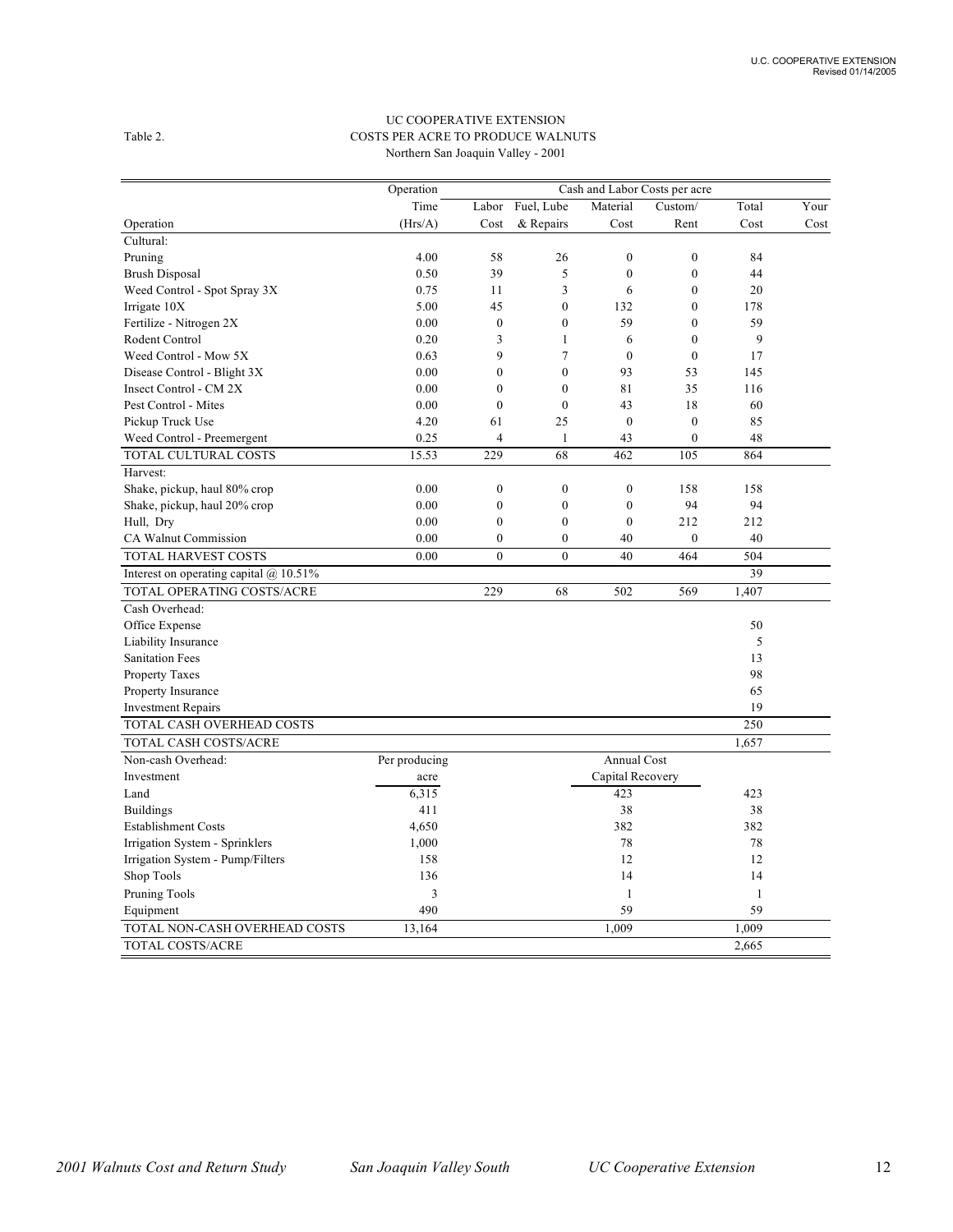|                                               | Quantity |                  | Price or  | Value or  | Your |
|-----------------------------------------------|----------|------------------|-----------|-----------|------|
|                                               | /Acre    | Unit             | Cost/Unit | Cost/Acre | Cost |
| <b>GROSS RETURNS</b>                          |          |                  |           |           |      |
| Walnuts                                       | 4,000.00 | lb               | 0.70      | 2,800     |      |
| OPERATING COSTS                               |          |                  |           |           |      |
| Herbicide:                                    |          |                  |           |           |      |
| Roundup Ultra                                 | 1.00     | pt               | 5.68      | 6         |      |
| Surflan 4 AS                                  | 1.15     | qt               | 22.56     | 26        |      |
| Goal 2XL                                      | 1.15     | pt               | 15.01     | 17        |      |
| Fungicide/Bactericide:                        |          |                  |           |           |      |
| Kocide 101                                    | 18.00    | lb               | 2.55      | 46        |      |
| Manex                                         | 19.20    | pt               | 2.44      | 47        |      |
| Insecticide:                                  |          |                  |           |           |      |
| Lorsban 4 E                                   | 4.00     | pt               | 6.86      | 27        |      |
| Imidan 70WSP                                  | 6.00     | lb               | 8.89      | 53        |      |
| Miticide:                                     |          |                  |           |           |      |
| Omite 30 WP                                   | 6.00     | lb               | 7.15      | 43        |      |
| Rodenticide:                                  |          |                  |           |           |      |
| Rodent Bait-Wilco                             | 1.00     | lb               | 5.62      | 6         |      |
| Fertilizer:                                   |          |                  |           |           |      |
| <b>UN-32</b>                                  | 150.00   | 1 <sub>b</sub> N | 0.39      | 59        |      |
| Irrigation:                                   |          |                  |           |           |      |
| Water                                         | 42.00    | acin             | 3.15      | 132       |      |
| Assessment:                                   |          |                  |           |           |      |
| <b>CA Walnut Commission</b>                   | 4,000.00 | 1 <sub>b</sub>   | 0.01      | 40        |      |
| Custom:                                       |          |                  |           |           |      |
| Spray Walnuts                                 | 6.00     | acre             | 17.50     | 105       |      |
| Shake Nuts                                    | 2.00     | acre             | 35.00     | 70        |      |
| Sweep Nuts                                    | 2.00     | acre             | 20.00     | 40        |      |
| Pickup Nuts                                   | 2.00     | acre             | 56.00     | 112       |      |
| Haul Nuts                                     | 2.00     | acre             | 15.00     | 30        |      |
| Hull and Dry                                  | 4,000.00 | lb               | 0.05      | 212       |      |
| Labor (machine)                               | 12.63    | hrs              | 12.06     | 152       |      |
| Labor (non-machine)                           | 8.50     | hrs              | 9.05      | 77        |      |
| Fuel - Gas                                    | 10.51    | gal              | 1.51      | 16        |      |
| Fuel - Diesel                                 | 20.62    | gal              | 1.26      | 26        |      |
| Lube                                          |          |                  |           | 6         |      |
| Machinery repair                              |          |                  |           | 20        |      |
| Interest on operating capital $\omega$ 10.51% |          |                  |           | 39        |      |
| TOTAL OPERATING COSTS/ACRE                    |          |                  |           | 1,407     |      |
| NET RETURNS ABOVE OPERATING COSTS             |          |                  |           | 1,393     |      |
| <b>CASH OVERHEAD COSTS:</b>                   |          |                  |           |           |      |
| Office Expense                                |          |                  |           | 50        |      |
| Liability Insurance                           |          |                  |           | 5         |      |
| <b>Sanitation Fees</b>                        |          |                  |           | 13        |      |
| Property Taxes                                |          |                  |           | 98        |      |
| Property Insurance                            |          |                  |           | 65        |      |
| <b>Investment Repairs</b>                     |          |                  |           | 19        |      |
| TOTAL CASH OVERHEAD COSTS/ACRE                |          |                  |           | 250       |      |
| TOTAL CASH COSTS/ACRE                         |          |                  |           | 1,657     |      |

#### UC COOPERATIVE EXTENSION Table 3. COSTS AND RETURNS PER ACRE TO PRODUCE WALNUTS NORTHERN SAN JOAQUIN VALLEY - 2001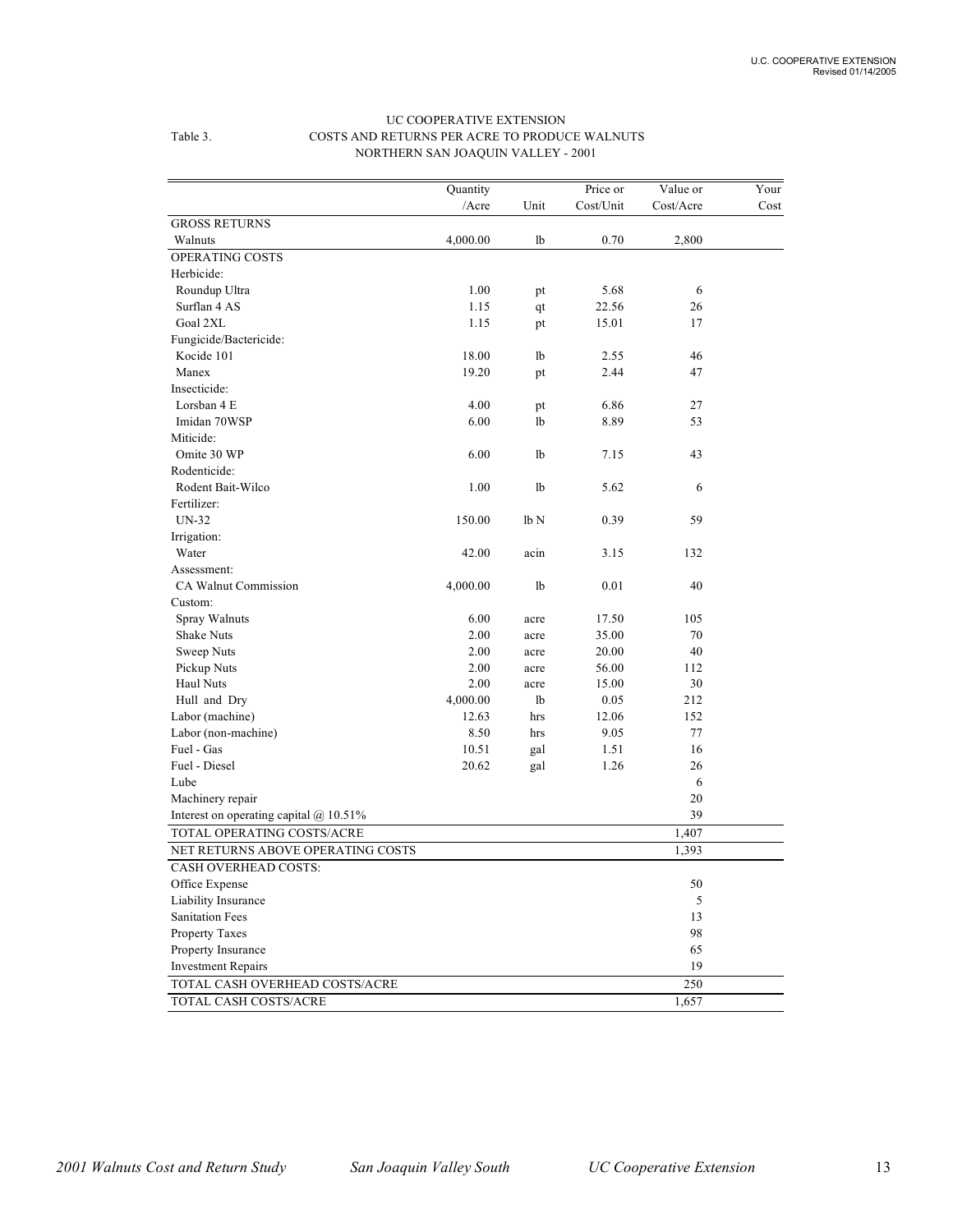#### UC Cooperative Extension Table 3 continued

|                                            | <b>Quantity</b> |      | Price or  | Value or  | Your |
|--------------------------------------------|-----------------|------|-----------|-----------|------|
|                                            | $/$ Acre        | Unit | Cost/Unit | Cost/Accr | Cost |
| NON-CASH OVERHEAD COSTS (Capital Recovery) |                 |      |           |           |      |
| Land                                       |                 |      |           | 423       |      |
| <b>Buildings</b>                           |                 |      |           | 38        |      |
| <b>Establishment Costs</b>                 |                 |      |           | 382       |      |
| Irrigation System - Sprinklers             |                 |      |           | 78        |      |
| Irrigation System - Pump/Filters           |                 |      |           | 12        |      |
| Shop Tools                                 |                 |      |           | 14        |      |
| Pruning Tools                              |                 |      |           |           |      |
| Equipment                                  |                 |      |           | 59        |      |
| TOTAL NON-CASH OVERHEAD COST/ACRE          |                 |      |           | 1,009     |      |
| <b>TOTAL COSTS/ACRE</b>                    |                 |      |           | 2,665     |      |
| NET RETURNS ABOVE TOTAL COSTS              |                 |      |           | 135       |      |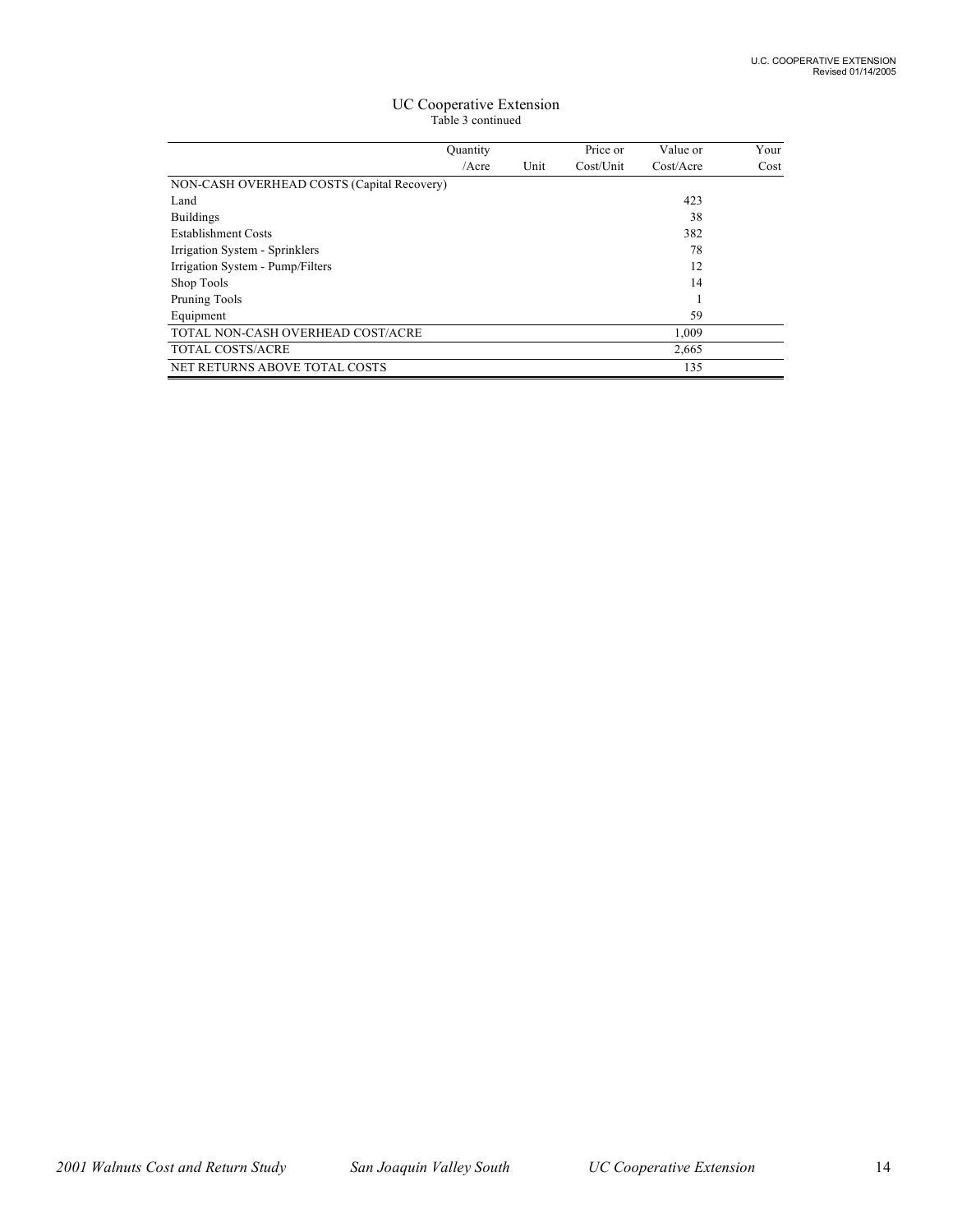#### UC COOPERATIVE EXTENSION Table 4. MONTHLY CASH COSTS PER ACRE TO PRODUCE WALNUTS NORTHERN SAN JOAQUIN VALLEY - 2001

| Beginning JAN 01              | <b>JAN</b>     | <b>FEB</b> | <b>MAR</b>      | <b>APR</b>      | <b>MAY</b>     | <b>JUN</b>     | <b>JUL</b>     | <b>AUG</b>     | <b>SEP</b>     | OCT            | <b>NOV</b>     |                | DEC TOTAL |
|-------------------------------|----------------|------------|-----------------|-----------------|----------------|----------------|----------------|----------------|----------------|----------------|----------------|----------------|-----------|
| Ending DEC 01                 | 01             | 01         | 01              | 01              | 01             | 01             | 01             | 01             | 01             | 01             | 01             | 01             |           |
| Cultural:                     |                |            |                 |                 |                |                |                |                |                |                |                |                |           |
| Pruning                       | 84             |            |                 |                 |                |                |                |                |                |                |                |                | 84        |
| <b>Brush Disposal</b>         | 44             |            |                 |                 |                |                |                |                |                |                |                |                | 44        |
| Weed Control - Spot Spray     |                |            |                 | 7               | 7              |                | 7              |                |                |                |                |                | 20        |
| Irrigate 10X                  |                |            |                 | 18              | 36             | 40             | 36             | 31             | 18             |                |                |                | 178       |
| Fertilize - Nitrogen 2X       |                |            |                 | 29              |                |                |                | 29             |                |                |                |                | 59        |
| Rodent Control                |                |            |                 | 9               |                |                |                |                |                |                |                |                | 9         |
| Weed Control - Mow 5X         |                |            |                 | 3               | 3              | 3              | 3              | $\mathfrak{Z}$ |                |                |                |                | 17        |
| Disease Control - Blight      |                |            |                 | 89              | 56             |                |                |                |                |                |                |                | 145       |
| Insect Control - CM 2X        |                |            |                 |                 | 45             |                | 71             |                |                |                |                |                | 116       |
| Pest Control - Mites          |                |            |                 |                 |                | 60             |                |                |                |                |                |                | 60        |
| Pickup Truck Use              | 7              | 7          | $7\phantom{.0}$ | $7\phantom{.0}$ | $\tau$         | $\overline{7}$ | $\tau$         | 7              | $\overline{7}$ | $\overline{7}$ | 7              | $\tau$         | 85        |
| Weed Control - Preemergent    |                |            |                 |                 |                |                |                |                |                |                | 48             |                | 48        |
| TOTAL CULTURAL COSTS          | 135            | 7          | 7               | 162             | 154            | 111            | 123            | 71             | 25             | $\tau$         | 55             | $\tau$         | 864       |
| Harvest:                      |                |            |                 |                 |                |                |                |                |                |                |                |                |           |
| Shake, pickup, haul 80% crop  |                |            |                 |                 |                |                |                |                | 158            |                |                |                | 158       |
| Shake, pickup, haul 20% crop  |                |            |                 |                 |                |                |                |                | 94             |                |                |                | 94        |
| Hull & Dry                    |                |            |                 |                 |                |                |                |                | 212            |                |                |                | 212       |
| CA Walnut Commission          |                |            |                 |                 |                |                |                |                | 40             |                |                |                | 40        |
| TOTAL HARVEST COSTS           |                |            |                 |                 |                |                |                |                | 504            |                |                |                | 504       |
| Interest on operating capital |                | 1          |                 | 3               | $\overline{4}$ | 5              | 6              | $\overline{7}$ | 11             | $\mathbf{0}$   | $-1$           | $\mathbf{0}$   | 39        |
| TOTAL OPERATING COSTS/ACRE    | 136            | 8          | 8               | 165             | 158            | 116            | 129            | 77             | 540            | $\tau$         | 54             | $\tau$         | 1,407     |
| <b>OVERHEAD:</b>              |                |            |                 |                 |                |                |                |                |                |                |                |                |           |
| Office Expense                | 4              | 4          | 4               | 4               | $\overline{4}$ | $\overline{4}$ | $\overline{4}$ | 4              | 4              | $\overline{4}$ | $\overline{4}$ | 4              | 50        |
| Liability Insurance           | 5              |            |                 |                 |                |                |                |                |                |                |                |                | 5         |
| <b>Sanitation Fees</b>        |                |            |                 |                 |                |                |                |                |                |                | 13             |                | 13        |
| Property Taxes                | 49             |            |                 |                 |                |                | 49             |                |                |                |                |                | 98        |
| Property Insurance            | 33             |            |                 |                 |                |                | 33             |                |                |                |                |                | 65        |
| <b>Investment Repairs</b>     | $\overline{2}$ | 2          | $\overline{c}$  | $\overline{c}$  | $\overline{c}$ | 2              | $\overline{2}$ | 2              | $\overline{c}$ | $\overline{c}$ | $\overline{2}$ | $\overline{c}$ | 19        |
| TOTAL CASH OVERHEAD COSTS     | 92             | 6          | 6               | 6               | 6              | 6              | 87             | 6              | 6              | 6              | 19             | 6              | 250       |
| <b>TOTAL CASH COSTS/ACRE</b>  | 228            | 14         | 14              | 171             | 163            | 122            | 217            | 83             | 546            | 12             | 73             | 13             | 1,657     |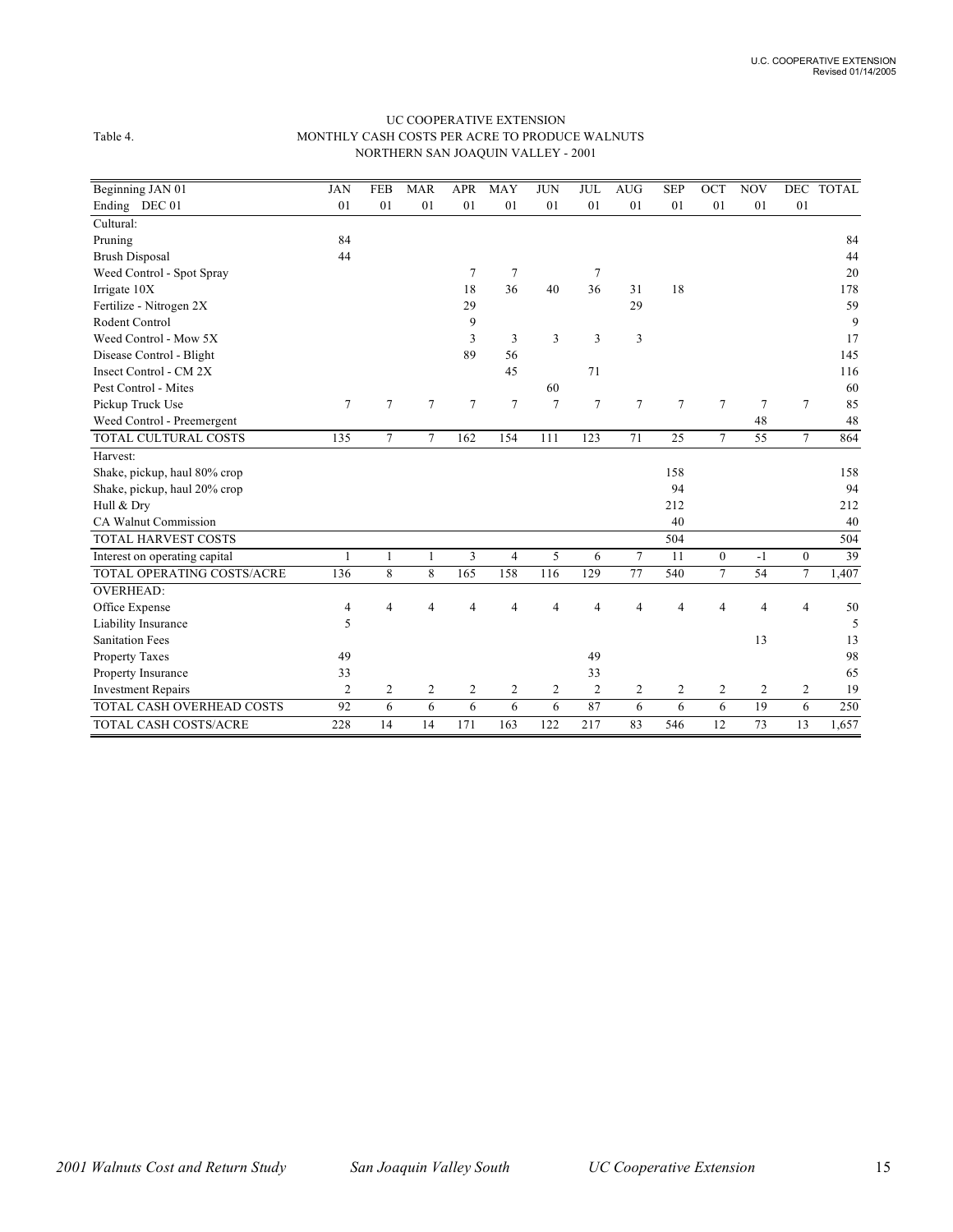#### UC COOPERATIVE EXTENSION Table 5. WHOLE FARM ANNUAL EQUIPMENT, INVESTMENT AND BUSINESS OVERHEAD NORTHERN SAN JOAQUIN VALLEY - 2001

|    |                        |         |      |         |          | Cash Overhead |       |        |
|----|------------------------|---------|------|---------|----------|---------------|-------|--------|
|    |                        |         | Yrs  | Salvage | Capital  | Insur-        |       |        |
| Yr | Description            | Price   | Life | Value   | Recovery | ance          | Taxes | Total  |
| 01 | 30 HP 2WD Tractor      | 17.699  | 12   | 4,425   | 1,941    | 74            | 111   | 2,125  |
| 01 | 90 HP 2WD Tractor      | 36,068  | 12   | 9,017   | 3,956    | 150           | 225   | 4,331  |
| 01 | Bait Applicator        | 1,046   | 10   | 104     | 139      | 4             | 6     | 149    |
| 01 | Brush Rake - 10'       | 1,584   | 25   | 45      | 132      | 5             | 8     | 145    |
| 01 | Front End Loader       | 4,852   | 25   | 137     | 403      | 17            | 25    | 444    |
| 01 | Mower/Chopper 8'       | 6.713   | 10   | 1,187   | 855      | 26            | 40    | 921    |
| 01 | Pickup Truck 1/2 T     | 20,565  | 5    | 9,217   | 3,363    | 99            | 149   | 3,611  |
| 01 | Pruning Tower          | 18,324  | 15   | 1,832   | 1,899    | 67            | 101   | 2,067  |
| 01 | Weed Sprayer 100 G     | 3,550   | 10   | 628     | 452      | 14            | 21    | 487    |
|    | <b>TOTAL</b>           | 110,401 |      | 26,592  | 13,141   | 456           | 685   | 14,282 |
|    | $60\%$ of New Cost $*$ | 66,241  |      | 15,955  | 7,884    | 274           | 411   | 8,569  |

#### ANNUAL EQUIPMENT COSTS

\*Used to reflect a mix of new and used equipment

#### ANNUAL INVESTMENT COSTS

|                                  |         |      |         |          | Cash Overhead |       |         |        |
|----------------------------------|---------|------|---------|----------|---------------|-------|---------|--------|
|                                  |         | Yrs  | Salvage | Capital  | Insur-        |       |         |        |
| Description                      | Price   | Life | Value   | Recovery | ance          | Taxes | Repairs | Total  |
| <b>INVESTMENT</b>                |         |      |         |          |               |       |         |        |
| <b>Buildings</b>                 | 39,063  | 20   |         | 3,602    | 130           | 195   | 781     | 4,708  |
| <b>Establishment Costs</b>       | 185,800 | 26   |         | 15,279   | 619           | 929   | ۰       | 16,826 |
| Land                             | 600,000 | 30   | 600,000 | 40,200   | 3,996         | 6,000 | ۰       | 50,196 |
| Pruning Tools                    | 200     | 3    | 20      | 70       |               |       | 50      | 121    |
| Irrigation System - Sprinklers   | 40,000  | 30   |         | 3,127    | 133           | 200   | 267     | 3,727  |
| Irrigation System - Pump/Filters | 15,000  | 30   |         | 1,173    | 50            | 75    | 100     | 1,398  |
| Shop Tools                       | 12.903  | 15   | 1.161   | 1,343    | 47            | 70    | 232     | 1,692  |
| <b>TOTAL INVESTMENT</b>          | 892,966 |      | 601,181 | 64,792   | 4,976         | 7,471 | 1,430   | 78,668 |

#### ANNUAL BUSINESS OVERHEAD COSTS

|                        | Units/ |      | Price/ | Total |
|------------------------|--------|------|--------|-------|
| Description            | Farm   | Unit | Unit   | Cost  |
| Liability Insurance    | 100    | acre | 4.55   | 455   |
| Office Expense         | 95     | acre | 50.00  | 4,750 |
| <b>Sanitation Fees</b> | 95     | acre | 13.01  | 1,236 |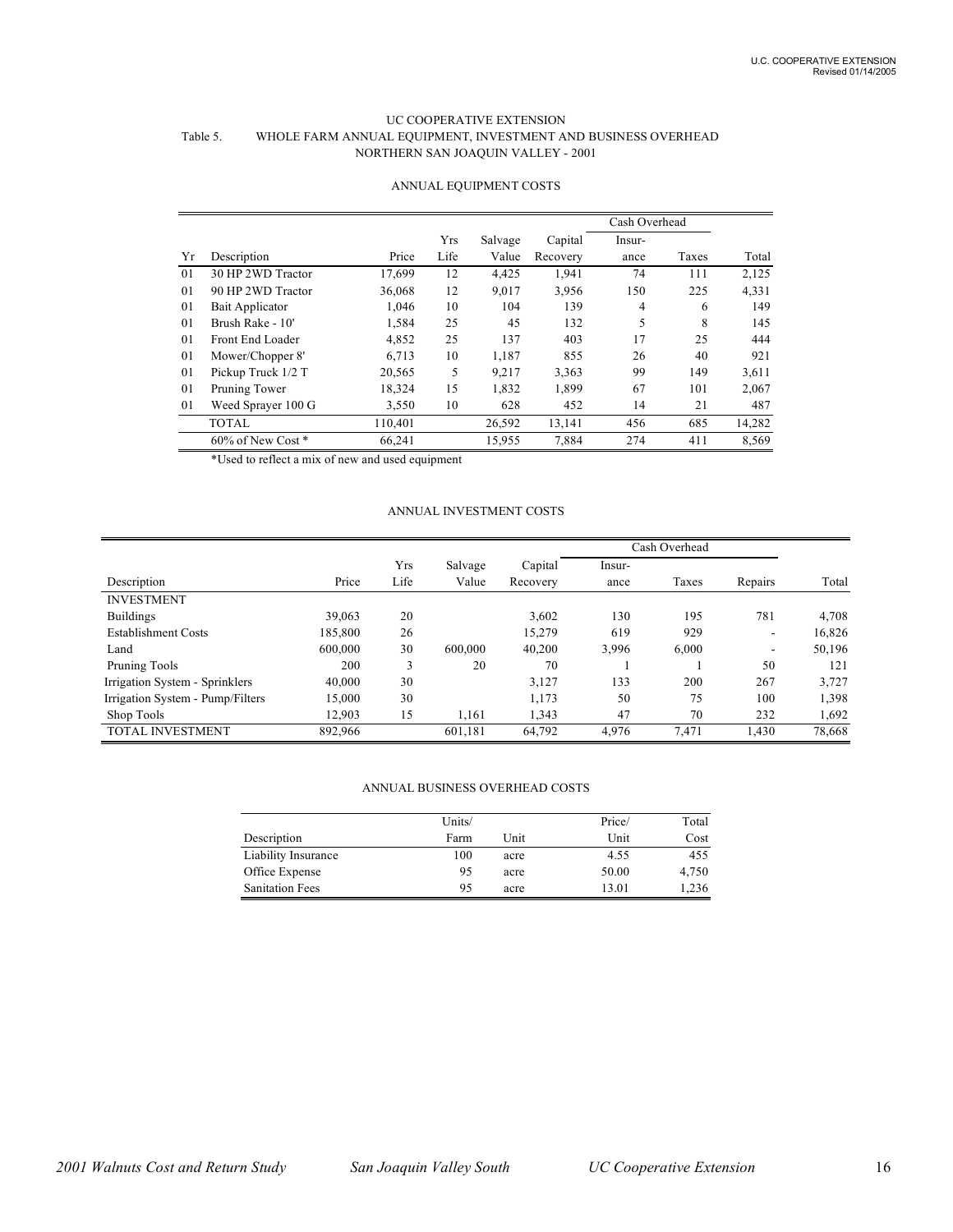#### UC COOPERATIVE EXTENSION Table 6. HOURLY EQUIPMENT COSTS NORTHERN SAN JOAQUIN VALLEY - 2001

|    |                    |        | <b>COSTS PER HOUR</b> |               |       |         |           |       |              |  |  |
|----|--------------------|--------|-----------------------|---------------|-------|---------|-----------|-------|--------------|--|--|
|    |                    | Actual |                       | Cash Overhead |       |         | Operating |       |              |  |  |
|    |                    | Hours  | Capital               | Insur-        |       |         | Fuel $\&$ | Total | Total        |  |  |
| Yr | Description        | Used   | Recovery              | ance          | Taxes | Repairs | Lube      | Oper. | $Costs/Hr$ . |  |  |
| 01 | 30 HP 2WD Tractor  | 352.80 | 3.30                  | 0.13          | 0.19  | 0.78    | 2.13      | 2.91  | 6.52         |  |  |
| 01 | 90 HP 2WD Tractor  | 349.60 | 6.79                  | 0.26          | 0.39  | 1.58    | 6.40      | 7.98  | 15.42        |  |  |
| 01 | Bait Applicator    | 24.00  | 3.48                  | 0.10          | 0.14  | 0.40    | 0.00      | 0.40  | 4.12         |  |  |
| 01 | Brush Rake - 10'   | 30.00  | 2.63                  | 0.11          | 0.16  | 0.22    | 0.00      | 0.22  | 3.12         |  |  |
| 01 | Front End Loader   | 80.00  | 3.02                  | 0.12          | 0.19  | 0.68    | 0.00      | 0.68  | 4.02         |  |  |
| 01 | Mower/Chopper 8'   | 125.10 | 4.10                  | 0.13          | 0.19  | 3.17    | 0.00      | 3.17  | 7.59         |  |  |
| 01 | Pickup Truck 1/2 T | 400.00 | 5.04                  | 0.15          | 0.22  | 1.52    | 4.34      | 5.86  | 11.28        |  |  |
| 01 | Pruning Tower      | 266.00 | 4.28                  | 0.15          | 0.23  | 1.57    | 4.35      | 5.92  | 10.58        |  |  |
| 01 | Weed Sprayer 100 G | 122.00 | 2.22                  | 0.07          | 0.10  | 0.94    | 0.00      | 0.94  | 3.34         |  |  |

#### UC COOPERATIVE EXTENSION Table 7. RANGING ANALYSIS NORTHERN SAN JOAQUIN VALLEY - 2001

#### COSTS PER ACRE AT VARYING YIELDS TO PRODUCE WALNUTS

|                                                |       |       |       | YIELD (lb/acre) |       |       |       |
|------------------------------------------------|-------|-------|-------|-----------------|-------|-------|-------|
|                                                | 2,800 | 3,200 | 3,600 | 4,000           | 4,400 | 4,800 | 5,200 |
| <b>OPERATING COSTS/ACRE:</b>                   |       |       |       |                 |       |       |       |
| Cultural Cost                                  | 864   | 864   | 864   | 864             | 864   | 864   | 864   |
| Harvest Cost* (shake, pickup, haul, hull, dry) | 400   | 422   | 443   | 464             | 485   | 506   | 528   |
| Assessment                                     | 28    | 32    | 36    | 40              | 44    | 48    | 52    |
| Interest on operating capital                  | 38    | 38    | 38    | 39              | 39    | 39    | 39    |
| TOTAL OPERATING COSTS/ACRE                     | 1,330 | 1,356 | 1,381 | 1,407           | 1,432 | 1,457 | 1,483 |
| TOTAL OPERATING COSTS/lb                       | 0.48  | 0.42  | 0.38  | 0.35            | 0.33  | 0.30  | 0.29  |
| <b>CASH OVERHEAD COSTS/ACRE</b>                | 250   | 250   | 250   | 250             | 250   | 250   | 250   |
| TOTAL CASH COSTS/ACRE                          | 1,580 | 1,606 | 1,631 | 1,657           | 1,682 | 1,707 | 1,733 |
| <b>TOTAL CASH COSTS/lb</b>                     | 0.56  | 0.50  | 0.45  | 0.41            | 0.38  | 0.36  | 0.33  |
| NON-CASH OVERHEAD COSTS/ACRE                   | 1.009 | 1.009 | 1.009 | 1.009           | 1.009 | 1.009 | 1,009 |
| <b>TOTAL COSTS/ACRE</b>                        | 2,589 | 2,615 | 2,640 | 2,666           | 2,691 | 2,716 | 2,742 |
| <b>TOTAL COSTS/lb</b>                          | 0.92  | 0.82  | 0.73  | 0.67            | 0.61  | 0.57  | 0.53  |

\*Custom harvest cost charged by acre. Hulling charged by lb.

#### NET RETURNS PER ACRE ABOVE OPERATING COSTS FOR WALNUTS

|       | YIELD (lb/acre) |       |       |       |       |       |       |  |  |  |
|-------|-----------------|-------|-------|-------|-------|-------|-------|--|--|--|
| \$/lb | 2,800           | 3,200 | 3,600 | 4,000 | 4,400 | 4,800 | 5,200 |  |  |  |
| 0.49  | 42              | 212   | 383   | 553   | 724   | 895   | 1,065 |  |  |  |
| 0.56  | 238             | 436   | 635   | 833   | 1,032 | 1,231 | 1,429 |  |  |  |
| 0.63  | 434             | 660   | 887   | 1,113 | 1,340 | 1,567 | 1,793 |  |  |  |
| 0.70  | 630             | 884   | 1,139 | 1,393 | 1,648 | 1,903 | 2,157 |  |  |  |
| 0.77  | 826             | 1,108 | 1,391 | 1,673 | 1,956 | 2,239 | 2,521 |  |  |  |
| 0.84  | 1,022           | 1,332 | 1,643 | 1,953 | 2,264 | 2,575 | 2,885 |  |  |  |
| 0.91  | 1.218           | 1,556 | 1,895 | 2,233 | 2,572 | 2,911 | 3,249 |  |  |  |

#### NET RETURNS PER ACRE ABOVE CASH COSTS FOR WALNUTS

#### YIELD (lb/acre)